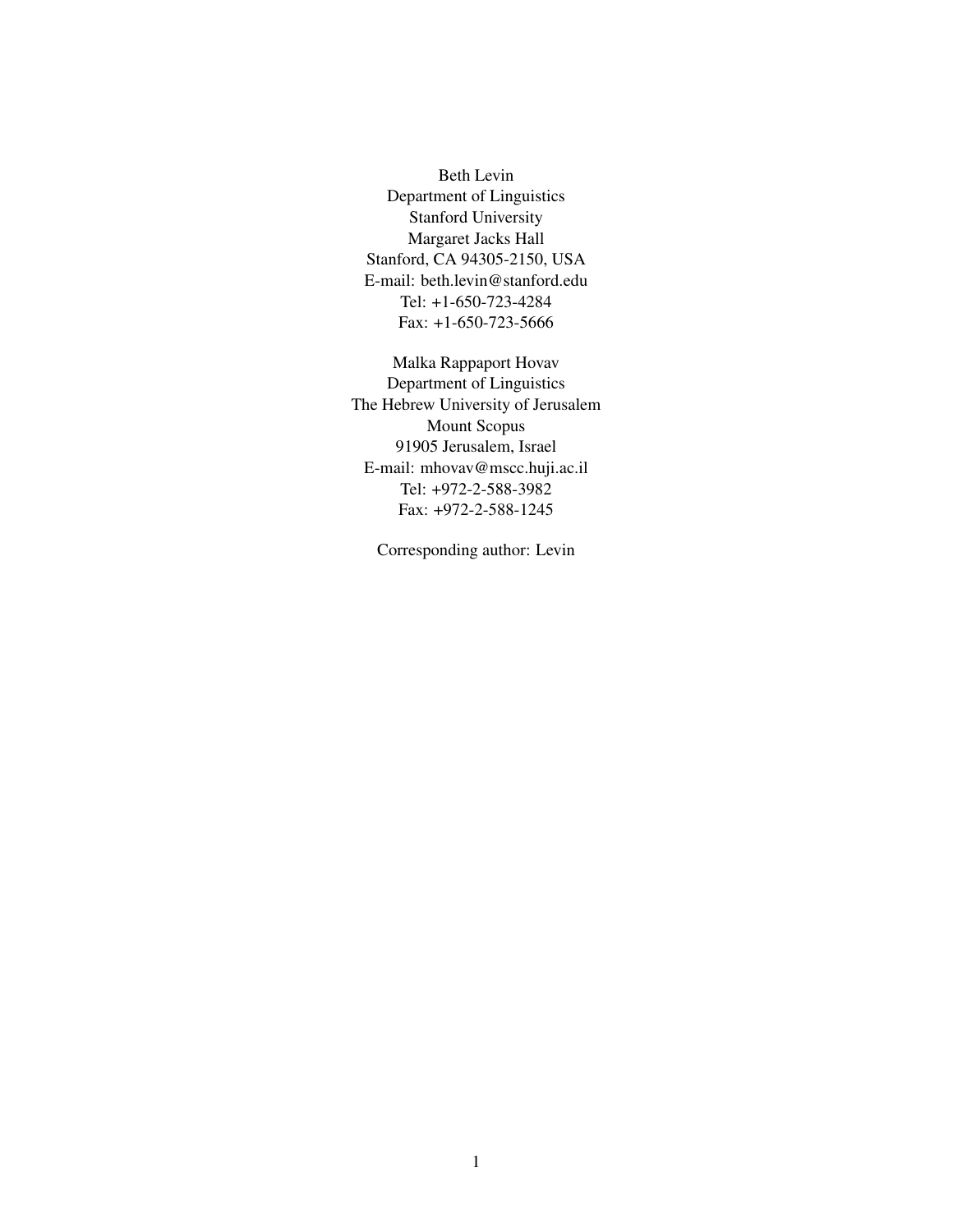- 19. Lexical conceptual structure
- 1. Introduction
- 2. The introduction of LCSs into linguistic theory
- 3. Components of LCSs
- 4. Choosing primitive predicates
- 5. Subeventual analysis
- 6. LCSs and syntax
- 7. Conclusion
- 8. References

The term "lexical conceptual structure" was introduced in the 1980s to refer to a structured lexical representation of verb meaning designed to capture those meaning components which determine grammatical behavior, particularly with respect to argument realization. Although the term is no longer much used, representations of verb meaning which share many of the properties of LCSs are still proposed in theories which maintain many of the aims and assumptions associated with the original work on LCSs. As LCSs and the representations that are their descendants take the form of predicate decompositions, the article reviews criteria for positing the primitive predicates that make up LCSs. Following an overview of the original work on LCS, the article traces the developments in the representation of verb meaning that characterize the descendants of the early LCSs. The more recent work exploits the distinction between root and event structure implicit in even the earliest LCS in the determination of grammatical behavior. This work also capitalizes on the assumption that predicate decompositions incorporate a subeventual analysis which defines hierarchical relations among arguments, allowing argument realization rules to be formulated in terms of the geometry of the decomposition.

# 1. Introduction

Lexical conceptual structure (LCS) is a term that was used in the 1980s and 1990s to refer to a structured lexical representation of verb meaning. Although the term "LCS" is no longer widely used, structured representations of verb meaning which share many of the properties of LCSs are still often proposed, in theories which maintain many of the aims and assumptions associated with those originally involving an LCS. These descendants of the original LCSs go by various names, including lexical relational structures (Hale & Keyser 1992, 1993), event structures (Rappaport Hovav & Levin 1998a, Levin & Rappaport Hovav 2005), semantic structures (Pinker 1989), L-syntax (Mateu 2001a, Travis 2000), l-structure (Zubizarreta & Oh 2007) and first phase syntax (Ramchand 2008); representations called semantic forms (Wunderlich 1997a, 1997b) and semantic representations (Van Valin 1993, 2005, Van Valin & LaPolla 1997) are also close in spirit to LCSs. Here we provide an overview of work that uses a construct called LCS, and we then trace the developments which have taken place in the representation of verb meaning in descendants of this work. We stress, however, that we are not presenting a single coherent or unified theory, but rather a synthetic perspective on a collection of related theories.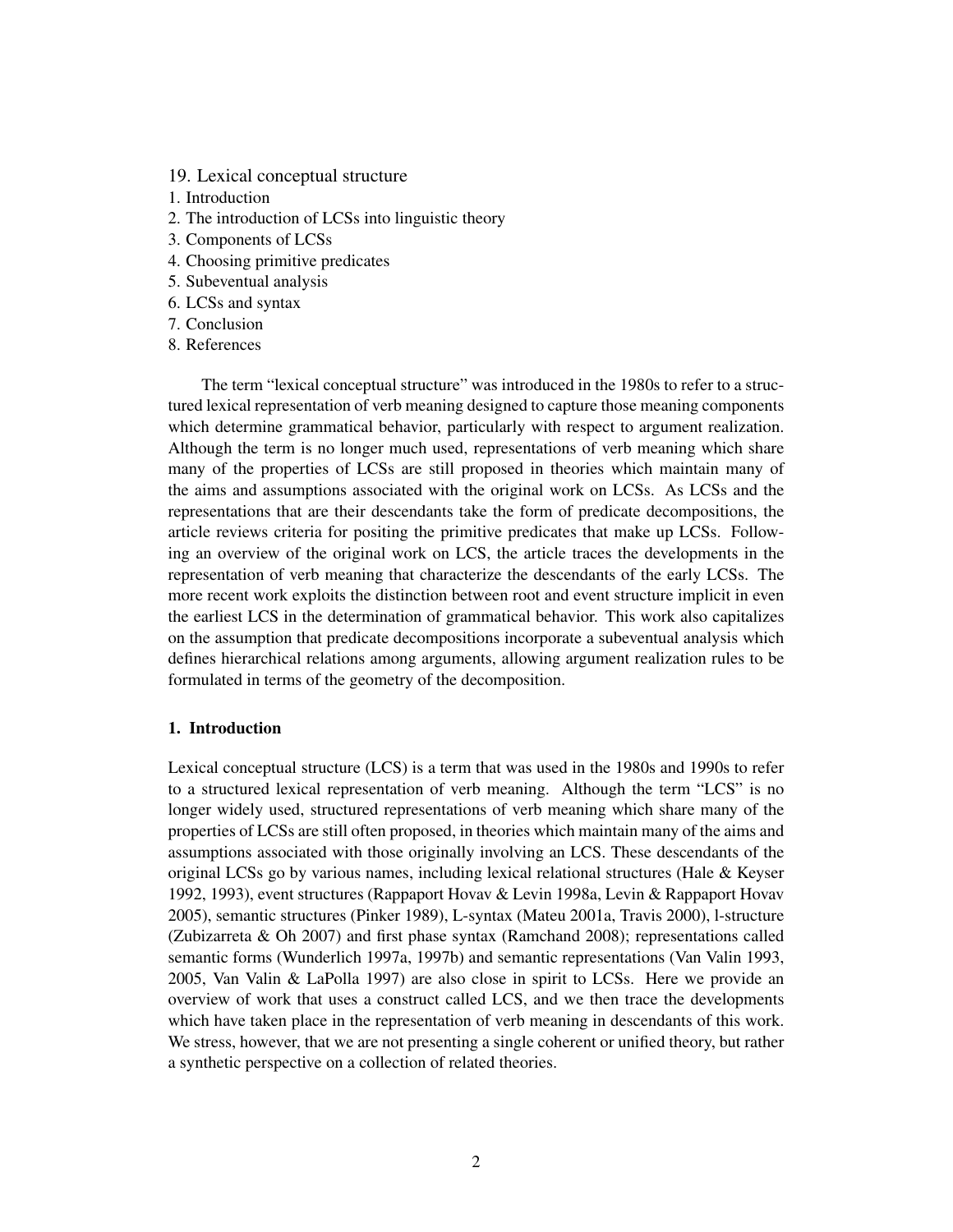# 2. The introduction of LCSs into linguistic theory

In the early 1980s, the idea emerged that major facets of the syntax of a sentence are projected from the lexical properties of the words in it (e.g. Chomsky 1981, Farmer 1984, Pesetsky 1982, Stowell 1981; see Fillmore 1968 for an earlier proposal of this sort), and over the course of that decade its consequences were explored. Much of this work assumes that verbs are associated with predicate-argument structures (e.g. Bresnan 1982, Grimshaw 1990), often called theta-grids (Stowell 1981, Williams 1981). The central idea is that the syntactic structure that a verb appears in is projected from its predicate-argument structure, which indicates the number of syntactic arguments a verb has, and some information about how the arguments are projected onto syntax, for example, as internal or external arguments (Marantz 1984, Williams 1981). One insight arising from the closer scrutiny of the relationship between the lexical properties of verbs and the syntactic environments in which they appear is that a great many verbs display a range of what have been called argument—or diathesis—alternations, in which the same verb appears with more than one set of morphosyntactic realization options for its arguments, as in the causative and dative alternations, in (1) and (2), respectively.

- (1) a. Pat dried the clothes.
	- b. The clothes dried.
- (2) a. Pat sold the rare book to Terry.
	- b. Pat sold Terry the rare book.

Some argument alternations seem to involve two alternate realizations of the same set of arguments (e.g. the dative alternation), while others seem to involve real changes in the meaning of the verb (e.g. the causative alternation) (Rappaport Hovav  $\&$  Levin 1998b). Researchers who developed theories of LCS assumed that in addition to a verb's argument structure, it is possible to isolate a small set of recurring meaning components which determine the range of argument alternations a particular verb can participate in. These meaning components are embodied in the primitive predicates of predicate decompositions such as LCSs. Thus, LCSs are used both to represent systematic alternations in a verb's meaning and to define the set of verbs which undergo alternate mappings to syntax, as we now illustrate.

A case study which illustrates this line of investigation is presented by Guerssel et al. (1985). Their study attempts to isolate those facets of meaning which determine a verb's participation in several transitivity alternations in four languages: Berber, English, Warlpiri, and Winnebago. Guerssel et al. compare the behavior of verbs corresponding to English *break* (as a representative of the class of change of state verbs) and *cut* (as a representative of the class of motion-contact-effect verbs) in several alternations, including the causative and conative alternations in these languages (cf. Fillmore 1970). They suggest that participation in the causative alternation is contingent on the LCS of a verb containing a constituent of the form '[come to be STATE]' (represented via the predicate BECOME or CHANGE in some other work), while participation in the conative alternation requires an LCS with components of contact and effect.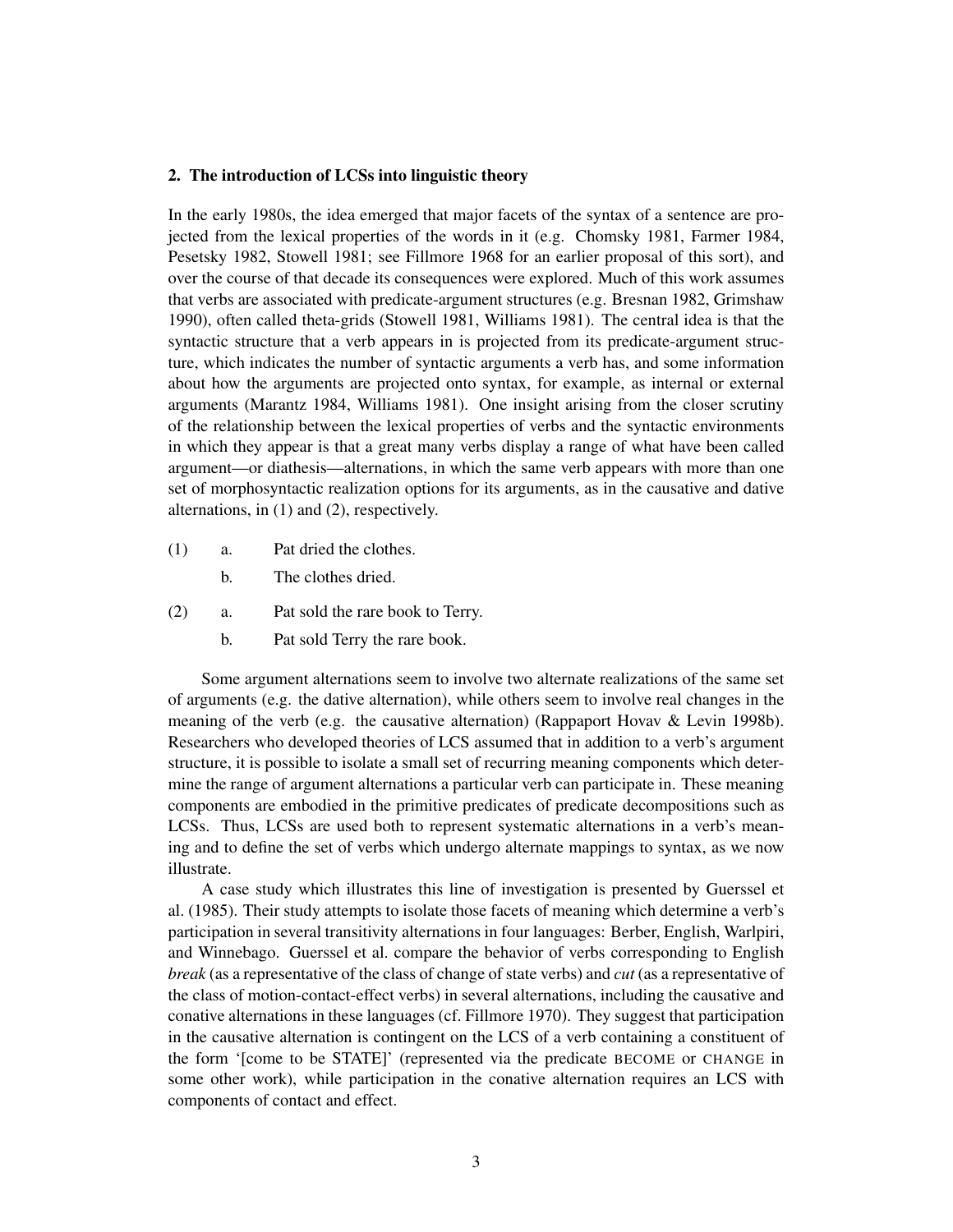The LCSs suggested for the intransitive and transitive uses of *break*, which together make up the causative alternation, are given in (3), and the LCSs for the transitive and intransitive uses of *cut*, which together make up the conative alternation, illustrated in (4), are presented in (5).

- (3) a. *break*: y come to be BROKEN (Guerssel et al. 1985: 54, ex. (19))
	- b. *break*: x cause (y come to be BROKEN) (Guerssel et al. 1985: 55, ex. (21))
- (4) a. I cut the rope around his wrists.
	- b. I cut at the rope around his wrists.
- (5) a. *cut*: x produce CUT in y, by sharp edge coming into contact with y (Guerssel et al. 1985: 51, (11))
	- b. *cut* Conative LCS: x causes sharp edge to move along path toward y, in order to produce CUT on y, by sharp edge coming into contact with y (Guerssel et al. 1985: 59, (34))

We cite semantic representations in the forms given in the source, even though this leads to inconsistencies in notation; where we formulate representations for the purposes of this article, we adopt the representations used by Rappaport Hovav  $&$  Levin (1998a) and subsequent work. Although the LCSs for *cut* in (5) include semantic notions not usually encountered in predicate decompositions, central to them are the notions 'move' and 'produce', which have more common analogues: GO and the combination of CAUSE and BECOME, respectively.

The verb *cut* does not have an intransitive noncausative use, as in (6), since its LCS does not have an isolatable constituent of the form '[come to be in STATE]', while the verb *break* lacks a conative variant, as in (7), because its LCS does not include a contact component. Finally, verbs like *touch*, whose meaning does not involve a change of state and simply involves contact with no necessary effect, display neither alternation, as in (8).

- (6) \*The bread cut.
- (7) \*We broke at the box.
- (8) a. We touched the wall.
	- b. \*The wall touched.
	- c. \*We touched at the wall.

For other studies along these lines, see Hale & Keyser (1987), Laughren (1988), and Rappaport, Levin & Laughren (1988).

Clearly, the noncausative and causative uses of a verb satisfy different truth conditions, as do the conative and nonconative uses of a verb. As we have just illustrated, LCSs can capture these modulations in the meaning of a verb which, in turn, have an effect on the way a verb's arguments are morphosyntactically realized. As we discuss in sections 5 and 6, subsequent work tries to derive a verb's argument realization properties in a principled way from the structure of its LCS.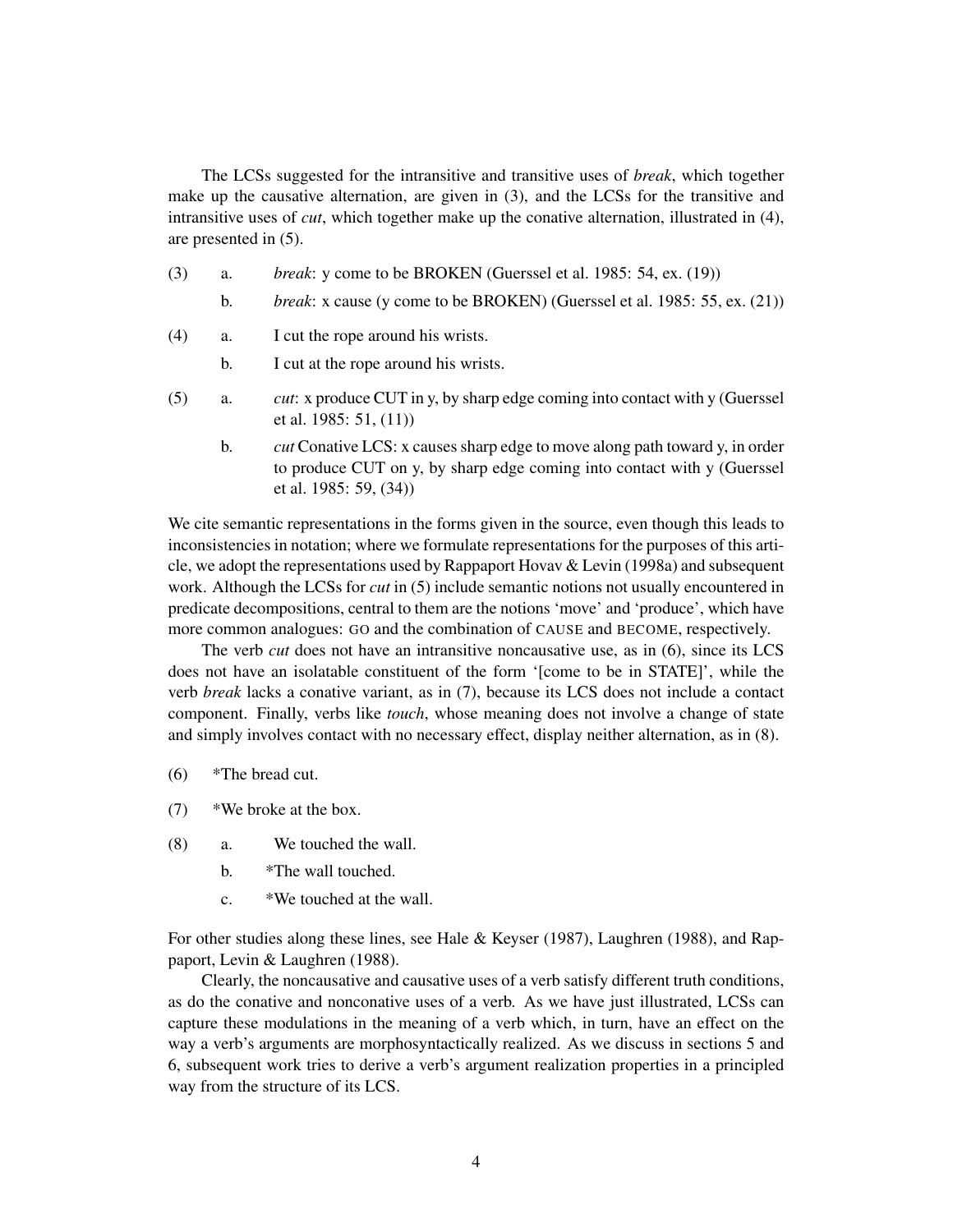However, as mentioned above, verbs with certain LCSs may also simply allow more than one syntactic realization of their arguments without any change in meaning. Rappaport Hovav & Levin (2008) argue that this possibility is instantiated by the English dative alternation as manifested by verbs that inherently lexicalize caused possession such as *give*, *rent*, and *sell*. They propose that these verbs have a single LCS representing the causation of possession, as in (9), but differ from each other with respect to the specific type of possession involved. The verb *give* lexicalizes nothing more than caused possession, while other verbs add further details about the event: it involves the exchange of money for *sell* and is temporary and contractual for *rent*.

# (9) Caused possession LCS: [ x CAUSE [ y HAVE z]]

According to Rappaport Hovav & Levin (2008), the dative alternation arises with these verbs because the caused possession LCS has two syntactic realizations. (See Harley (2003) and Goldberg (1995) for an alternative view which takes the dative alternation to be a consequence of attributing both caused motion and caused possession LCSs to all alternating verbs; Rappaport Hovav & Levin only attribute both LCSs to verbs such as *send* and *throw*, which are not inherently caused possession verbs.)

As these case studies illustrate, the predicate decompositions that fall under the rubric "LCS" are primarily designed to capture those facets of meaning which determine grammatical facets of behavior, including argument alternations. This motivation sets LCSs apart from other predicate decompositions, which are primarily posited on the basis of other forms of evidence, such as the ability to capture various entailment relations between sets of sentences containing morphologically related words and the ability to account for interactions between event types and various tense operators and temporal adverbials; cf. article 17 *Lexical decomposition*. To give one example, it has been suggested that verbs which pass tests for telicity all have a state predicate in their predicate decomposition (Dowty 1979, Parsons 1990). Nevertheless, LCS representations share many of the properties of other predicate decompositions used as explications of lexical meaning, including those proposed by Dowty (1979), Jackendoff (1976, 1983, 1990), and more recently in Role and Reference Grammar, especially, in Van Valin & LaPolla (1997), based in large part on the work of generative semanticists such as Lakoff (1968, 1970), McCawley (1968, 1971), and Ross (1972). These similarities, of course, raise the question of whether the same representation can be the basis for capturing both kinds of generalizations.

LCSs, however, are not intended to provide an exhaustive representation of a verb's meaning, as mentioned above. Positing an LCS presupposes that it is possible to distinguish those facets of meaning that are grammatically relevant from those which are not; this assumption is not uncontroversial, see, for example, the debate between Taylor (1996) and Jackendoff (1996a). In addition, the methodology and aims of this form of "componential" analysis of verb meaning differs in fundamental ways from the type of componential analysis proposed by the structuralists (e.g. Nida 1975). For the structuralists, meaning components were isolatable insofar as they were implicated in semantic contrasts within a lexical field (e.g. "adult" to distinguish *parent* from *child*); the aim of a componential analysis, then, was to provide a feature analysis of the words in a particular semantic field that distinguishes every word in that field from every other. In contrast, the goal of the work assuming LCS is not to provide an exhaustive semantic analysis, but rather to isolate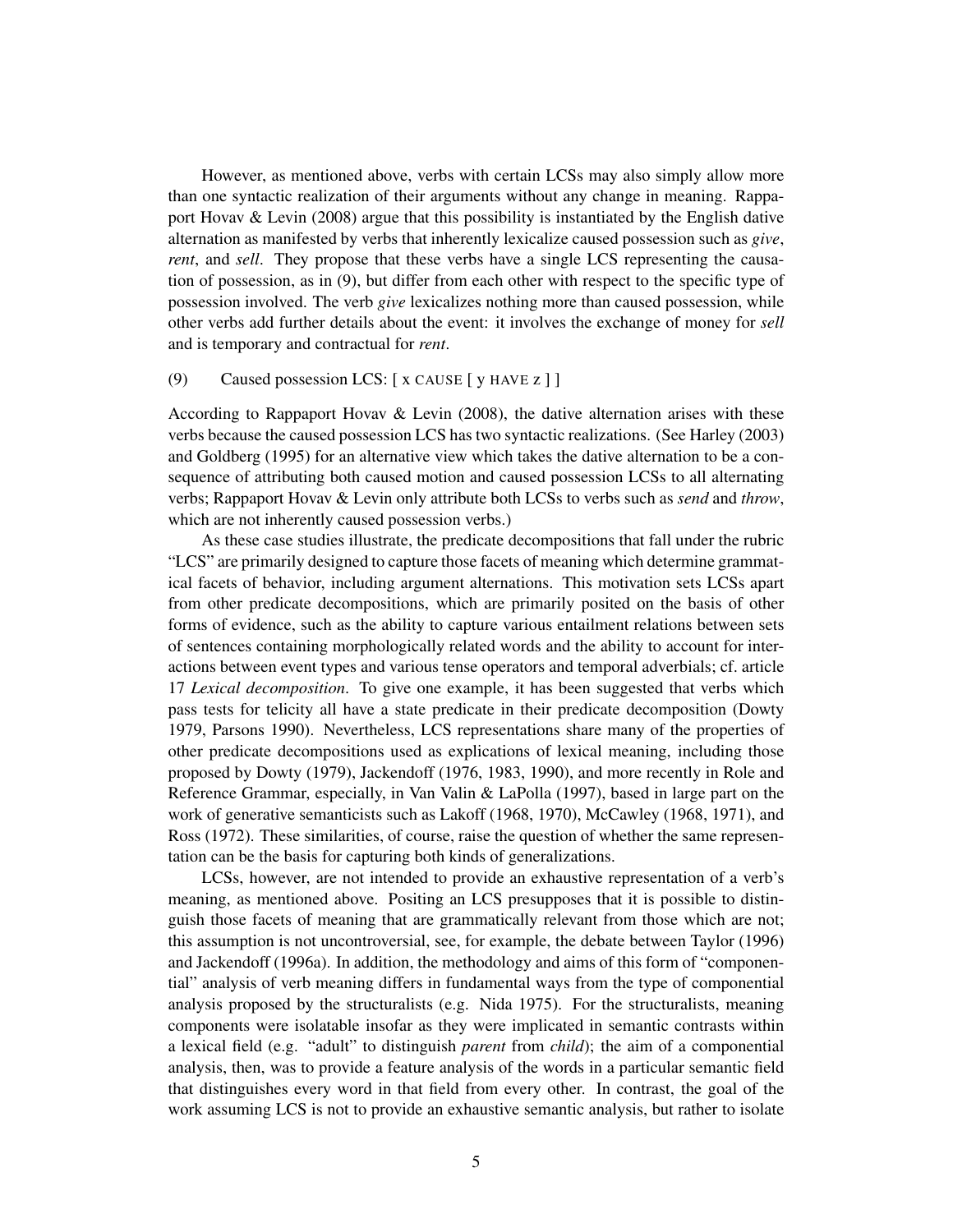only those facets of meaning which recur in significant classes of verbs and determine key facets of the linguistic behavior of verbs. This approach makes the crucial assumption that verbs may be different in significant respects, while still having almost identical LCSs; for example, *freeze* and *melt* denote "inverse" changes of state, yet they would both share the LCS of change of state verbs.

Although all these works assume the value of positing predicate decompositions (thus differing radically from the work of Fodor & Lepore 1999), the nature of the predicate decomposition and its place in grammar and syntactic structure varies quite radically from theory to theory. Here we review the work which takes the structured lexical representation to be a specifically linguistic representation and, thus, to be distinct from a general conceptual structure which interfaces with other cognitive domains. Furthermore, this work assumes that the information encoded in the LCSs is a small subset of the information encoded in a fully articulated explication of lexical meaning. In this respect, this work is different from the work of Jackendoff (1983, 1990), who assumes that there is a single conceptual representation, used for linguistic and nonlinguistic purposes; cf. article 31 *Conceptual semantics*.

### 3. Components of LCSs

Since verbs individuate and name events, LCS-style representations are taken to specify the limited inventory of basic event types made available by language for describing happenings in the world. Thus, our use of the term "event" includes all situation types, including states, similar to the notion of "eventuality" in some work on event semantics (Bach 1986). For this reason, such representations are often currently referred to as "event structures". In this section, we provide an overview of the representations of the lexical meaning of verbs which are collectively called event structures and identify the properties which are common to the various instantiations of these representations. In section 6, we review theories which differ in terms of how these representations are related to syntactic structures.

All theories of event structure, either implicitly or explicitly, recognize a distinction between the primitive predicates which define the range of event types available and a component which represents what is idiosyncratic in a verb's meaning. For example, all noncausative verbs of change of state have a predicate decomposition including a predicate representing the notion of change of state, as in (10); however, these verbs differ from one another with respect to an attribute of an entity whose value is specified as changing: the attribute relevant to *cool* involves temperature, while that relevant to *widen* involves a dimension. One way to represent these components of meaning is to allow the predicate representing the change to take an argument which represents the attribute, and this argument position can then be associated with distinct attributes. This idea is instantiated in the representations for the three change of state verbs in (11) by indicating the attribute relevant to each verb in capital italics placed within angle brackets.

- (10) [ BECOME [ y *<RES-STATE>* ] ]
- (11) a. *dry*: [ BECOME [ y *<DRY>* ] ]
	- b. *widen*: [ BECOME [ y *<WIDE>* ] ]
	- c. *dim*:  $[$  BECOME  $[y \leq DIM > 1]$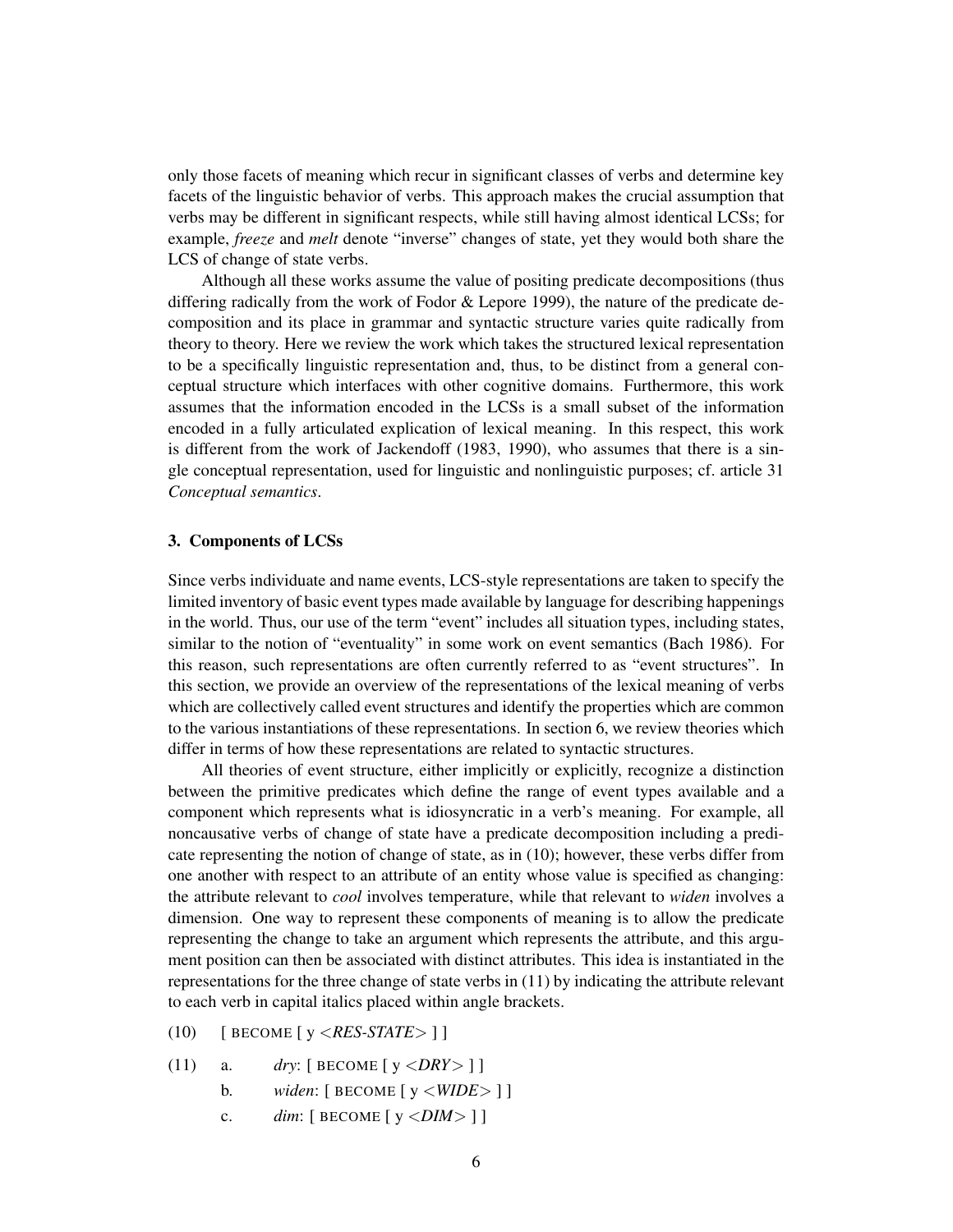As this example shows, LCSs are constructed so that common substructures in the representations of verb meanings can be taken to define grammatically relevant classes of verbs, such as those associated with particular argument alternations. Thus, the structure in (10), which is shared by all change of state verbs, can then be associated with displaying the causative alternation. Being associated with this LCS substructure is a necessary, but not sufficient, condition for participating in the causative alternation, since only some change of state verbs alternate in English. The precise conditions for licensing the alternation require further investigation, as does the question of why languages vary somewhat in their alternating verbs; see Alexiadou, Anagnostopoulou & Schäfer (2006), Doron (2003), Haspelmath (1993), Koontz-Garboden (2007), and Levin & Rappaport Hovav (2005) for discussion.

The idiosyncratic component of a verb's meaning has received several names, including "constant", "root", and even "verb". We use the term "root" (Pesetsky 1995) in the remainder of this article, although we stress that it should be kept distinct from the notion of root used in morphology (e.g. Aronoff 1993). Roots may be integrated into LCSs in two ways: a root may fill an argument position of a primitive predicate, as in the change of state example (10), or it may serve as a modifier of a predicate, as with various types of activity verbs, as in (12) and (13). (Modifier status is indicated by subscripting the root to the predicate being modified.)

- (12) Casey ran.  $\left[$  **x** ACT<sub><br/>*RUN*> $\left[$ </sub>
- (13) Tracy wiped the table. [ x ACT*<WIPE<sup>&</sup>gt;* y ]

Although early work on the structured representation of verb meaning paid little attention to the nature and contribution of the root (the exception being Grimshaw 2005), more recent work has taken seriously the idea that the elements of meaning lexicalized in the root determine the range of event structures that a root can be associated with (e.g. Erteschik-Shir & Rapoport 2004, 2005, Harley 2005, Ramchand 2008, Rappaport Hovav 2008, Rappaport Hovav & Levin 1998a, Zubizarreta & Oh 2007).

Thus, Rappaport Hovav & Levin (1998a) propose that roots are of different ontological types, with the type determining the associated event structures. Two of the major ontological types of roots are manner and result (Levin & Rappaport Hovav 1991, 1995, Rappaport Hovav & Levin 2009; see also Talmy 1975, 1985, 2000). These two types of roots are best introduced through an examination of verbs apparently in the same semantic field which differ as to nature of their root: the causative change of state verb *clean*, for example, has a result root that specifies a state that often results from some activity, as in (14), while the verb *scrub* has a manner root that specifies an activity, as in (15); in this and many other instances, the activity is one conventionally carried out to achieve a particular result. With *scrub* the result is "cleanness", which explains the intuition of relatedness between the manner verb *scrub* and the result verb *clean*.

(14) [ [ x ACT*<MANNER<sup>&</sup>gt;* ] CAUSE [ BECOME [ y *<CLEAN>* ]]]

(15) [ x ACT*<SCRUB<sup>&</sup>gt;* ]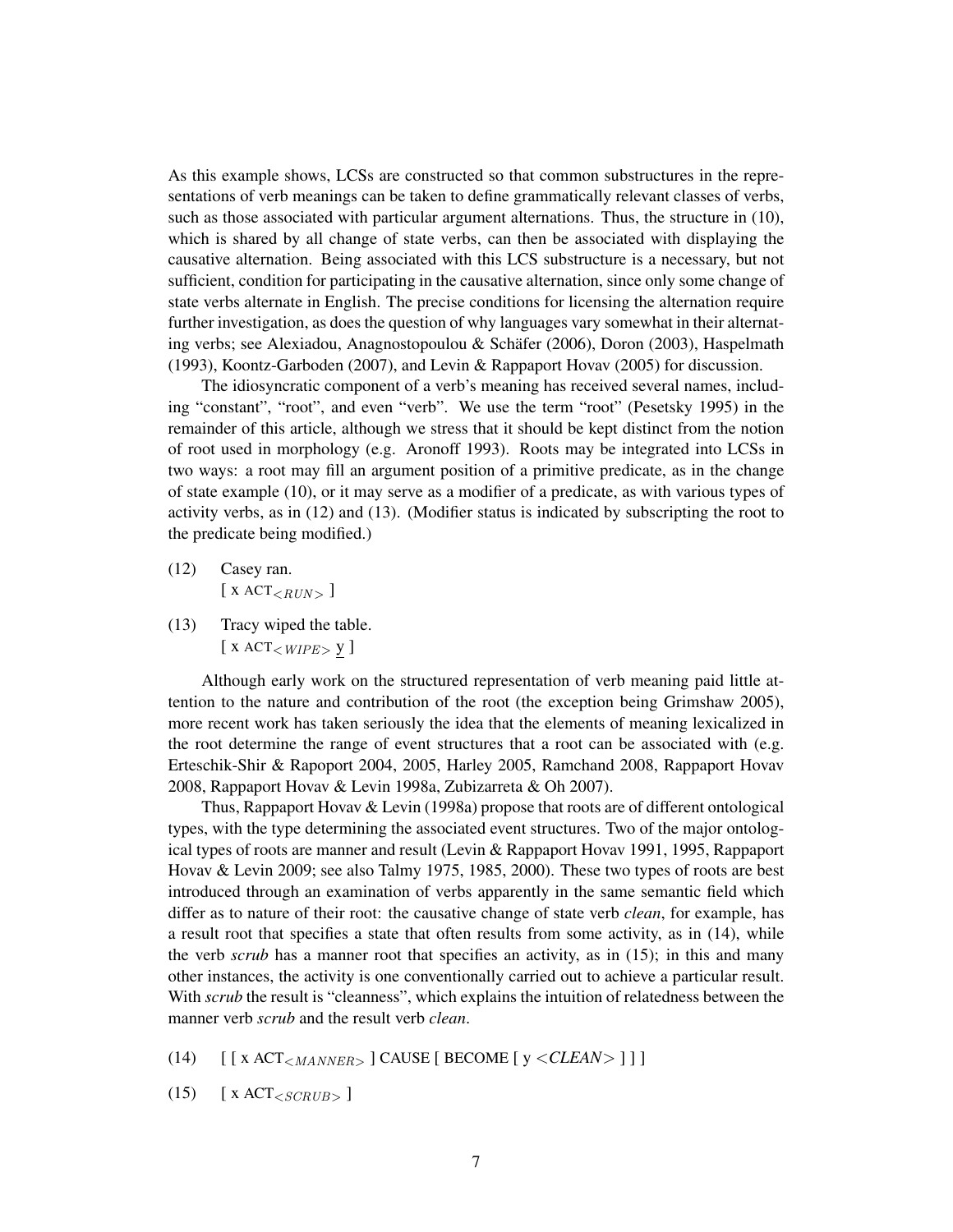Result verbs specify the bringing about of a result state—a state that is the result of some sort of activity; it is this state which is lexicalized in the root. Thus, the verbs *clean* and *empty* describe two different result states that are often brought about by removing material from a place; neither verb is specific about how the relevant result state comes about. Result verbs denote externally caused eventualities in the sense of Levin & Rappaport Hovav (1995). Thus, while a cave can be empty without having been emptied, something usually becomes empty as a result of some causing event. Result verbs, then, are associated with a causative change of state LCS; see also Hale & Keyser (2002) and Koontz-Garboden (2007) and for slightly different views Alexiadou, Anagnostopoulou & Schäfer (2006) and Doron (2003).

A manner root is associated with an activity LCS; such roots describe actions, which are identified by some sort of means, manner, or instrument. Thus, the manner verbs *scrub* and *wipe* both describe actions that involve making contact with a surface, but differ in the way the hand or some implement is moved against the surface and the degree of force and intensity of this movement. Often such activities are characterized by the instrument used in performing them and the verbs themselves take their names from the instruments. Again among verbs describing making contact with a surface, there are the verbs *rake* and *shovel*, which involve different instruments, designed for different purposes and, thus, manipulated in somewhat different ways. Despite the differences in the way the instruments are used, linguistically all these verbs have a basic activity LCS. In fact, all instrument verbs have this LCS even though there is apparent diversity among them: thus, the verb *sponge* might be used in the description of removing events (e.g. *Tyler sponged the stain off the fabric*) and the verb *whisk* in the description of adding events (e.g. *Cameron whisked the sugar into the eggs*), while the verbs *rake* and *shovel* might be used for either (e.g. *Kelly shoveled the snow into the truck*, *Kelly shoveled the snow off the drive*). According to Rappaport Hovav & Levin (1998b), this diversity has a unified source: English allows the LCSs of all activity verbs to be "augmented" by the addition of a result state, giving rise to causative LCSs, such as those involved in the description of adding and removing events, via a process they call Template Augmentation. This process resembles Wunderlich's (1997a, 2000) notion of argument extension; cf. article 95 *Operations on argument structure*; see also Rothstein (2003) and Ramchand (2008). Whether an augmented instrument verb receives an adding or removing interpretation depends on whether the instrument involved is typically used to add or remove stuff.

In recent work, Rappaport Hovav & Levin (2009) suggest an independent characterization of manner and result roots by appealing to the notions of scalar and nonscalar change notions which have their origins in Dowty (1979, 1991) and McClure (1994), as well as the considerable work on the role of scales in determining telicity (e.g. Beavers 2008, Borer 2005, Hay, Kennedy & Levin 1999, Jackendoff 1996b, Kennedy & Levin 2008, Krifka 1998, Ramchand 1997, Tenny 1994). As dynamic verbs, manner and result verbs all involve change, though crucially not the same type of change: result roots specify scalar changes, while manner roots do not. Verbs denoting events of scalar change in one argument lexically entail a scale: a set of degrees—points or intervals indicating measurement values—ordered on a particular dimension representing an attribute of an argument (e.g. height, temperature, cost) (Bartsch & Vennemann 1972, Kennedy 1999, 2001); the degrees indicate the possible values of this attribute. A scalar change in an entity involves a change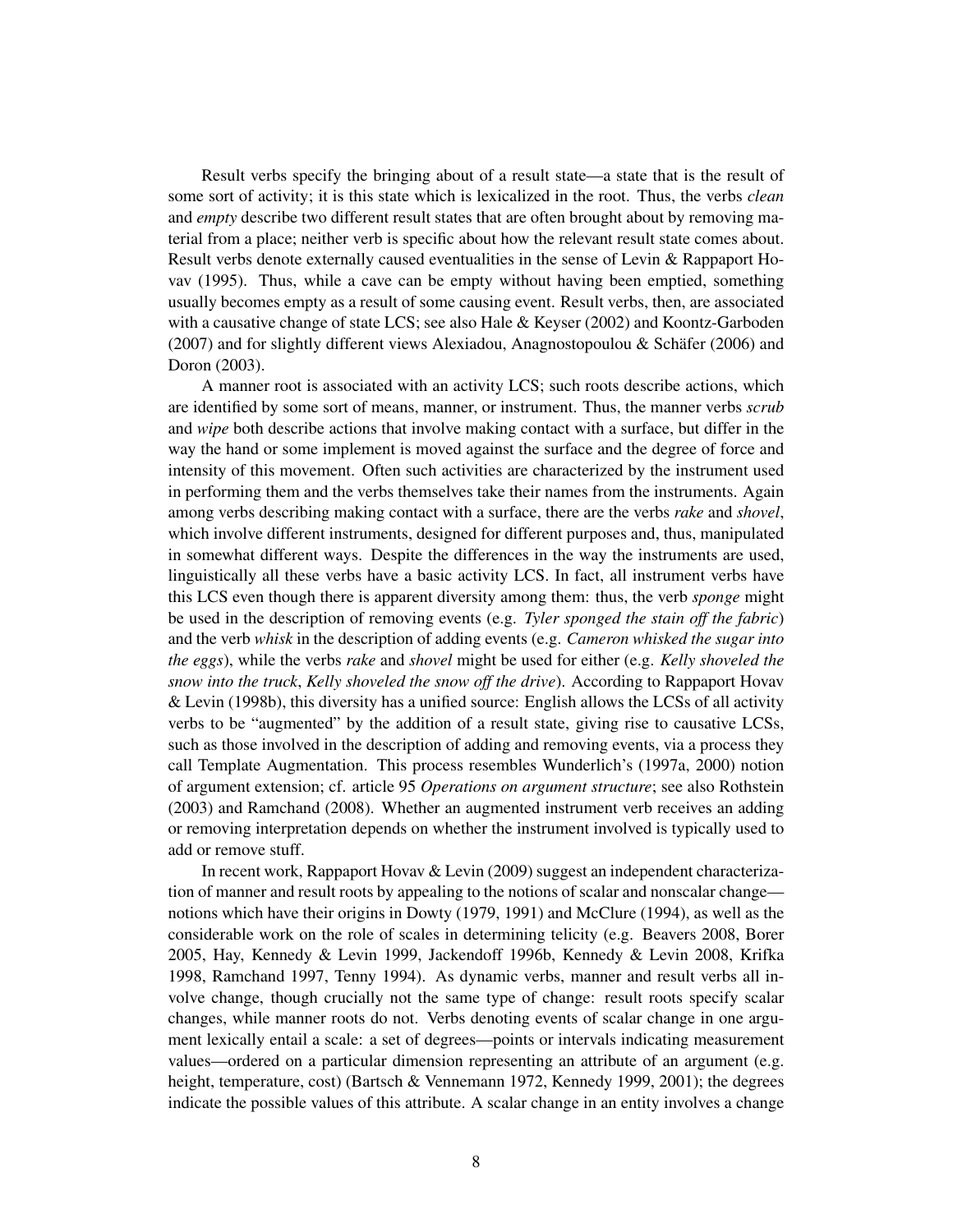in the value of the relevant attribute in a particular direction along the associated scale. The change of state verb *widen* is associated with a scale of increasing values on a dimension of width; and a widening event necessarily involves an entity showing an increase in the value along this dimension. A nonscalar change is any change that cannot be characterized in terms of a scale; such changes are typically complex, involving a combination of many changes at once. They are characteristic of manner verbs. For example, the verb *sweep* involves a specific movement of a broom against a surface that is repeated an indefinite number of times. See Rappaport Hovav (2008) for extensive illustration of the grammatical reflexes of the scalar/nonscalar change distinction.

As this section makes clear, roots indirectly influence argument realization as their ontological type determines their association with a particular event structure. We leave open the question of whether roots can more directly influence argument realization. For example, the LCS proposed for *cut* in (5) includes elements of meaning which are normally associated with the root since "contact" or a similar concept has not figured among proposals for the set of primitive predicates constituting an LCS. Yet, this element of meaning is implicated by Guerssel et al. in the conative alternation. (In contrast, the notion "effect" more or less reduces to a change of state of some type.)

#### 4. Choosing primitive predicates

LCSs share with other forms of predicate decomposition the properties that are said to make such representations an improvement over lists of semantic roles, whether Fillmore's (1968) cases or Gruber (1965/1976) and Jackendoff's (1972) thematic relations, as structured representations of verb meaning. There is considerable discussion of the problems with providing independent, necessary and sufficient definitions of semantic roles (see e.g. Dowty 1991 and article 18 *Thematic roles*), and one suggestion for dealing with this problem is the suggestion first found in Jackendoff (1972) that semantic roles can be identified with particular open positions in predicate decompositions. For example, the semantic role "agent" might be identified with the first argument of a primitive predicate CAUSE. There is a perception that the set of primitive predicates used in a verb's LCS or event structure is better motivated than the set of semantic role labels for its arguments, and for this reason predicate decompositions might appear to be superior to a list of semantic role labels as a structured representation of a verb's meaning. However, there is surprisingly little discussion of the explicit criteria for positing a particular primitive predicate, although see the discussion in Carter (1978), Jackendoff (1983: 203–204), and Joshi (1974).

The primitive predicates which surface repeatedly in studies using LCSs or other forms of predicate decomposition are ACT or DO, BE, BECOME or CHANGE, CAUSE, and GO, although the predicates HAVE, MOVE, STAY, and, more recently, RESULT are also proposed. Jackendoff (1990) posits a significantly greater number of predicates than in his previous work, introducing the predicates CONFIGURE, EXTEND, EXCHANGE, FORM, INCH(OATIVE), ORIENT, and REACT. Article 33 *Word meaning and world knowledge* discusses how some of these predicates may be grounded in an axiomatic semantics.

Once predicates begin to proliferate, theories of predicate decomposition face many of the well-known problems facing theories of semantic roles (cf. Dowty 1991). The question is whether it is possible to identify a small, comprehensive, universal, and well-motivated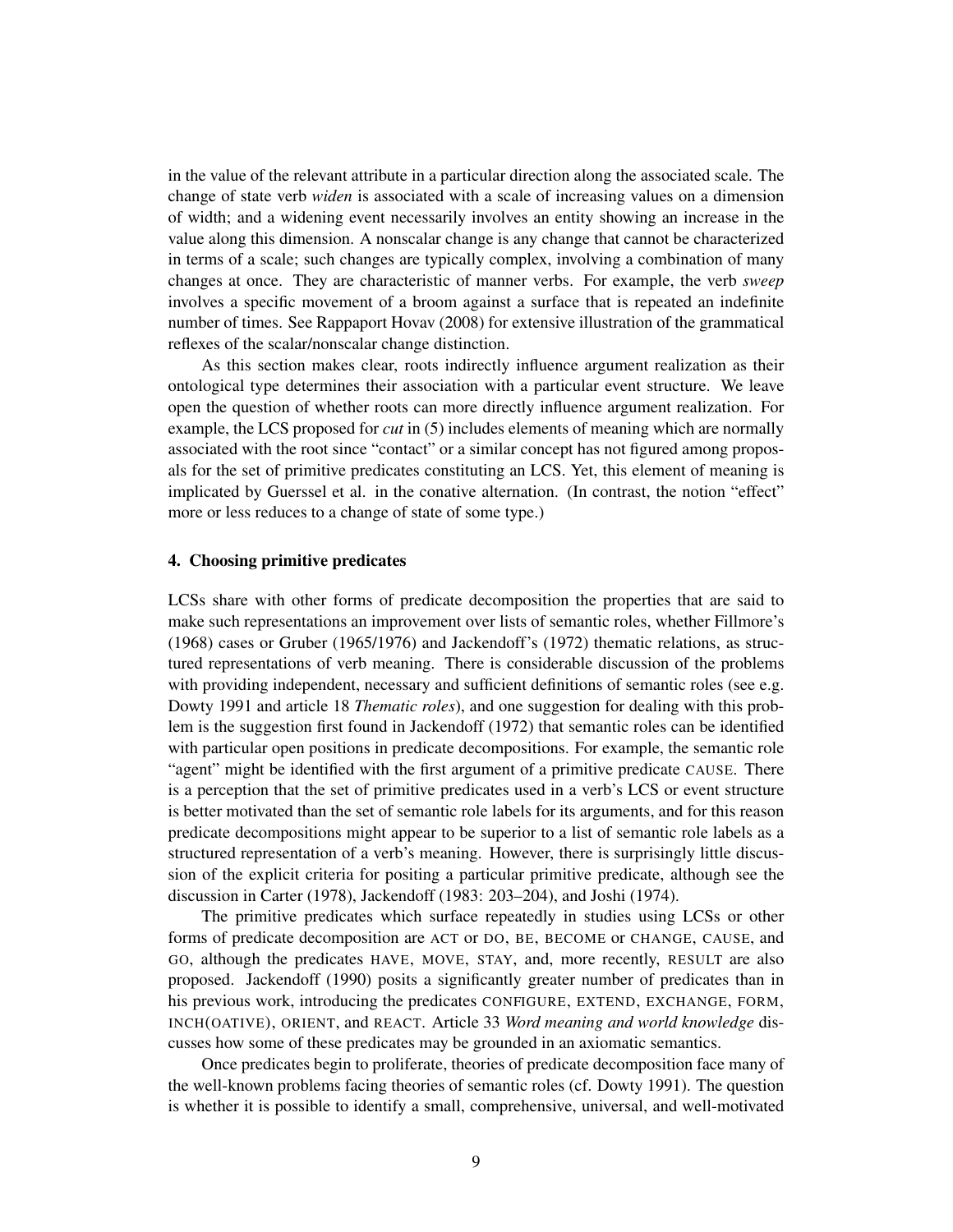set of predicates accepted by all. It is worthwhile, therefore, to scrutinize the motivation for proposing a predicate in the first place and to try to make explicit when the introduction of a new predicate is justified.

In positing a set of predicates, researchers have tried to identify recurring elements of verb meaning that figure in generalizations holding across the set of verbs within (and, ultimately, across) languages. Often these generalizations involve common entailments or common grammatical properties. Wilks (1987) sets out general desiderata for a set of primitive predicates that are implicit in other work. For instance, the set of predicates should be finite in size and each predicate in the set should indeed be "primitive" in that it should not be reducible to other predicates in the set, nor should it even be partially definable in terms of another predicate. Thus, in positing a new predicate, it is important to consider its effect on the overall set of predicates. Wilks also proposes that the set of predicates should be able to exhaustively describe and distinguish the verbs of each language, but LCS-style representations, by adopting the root–event structure distinction, simply require that the set of primitives should be able to describe all the grammatically relevant event types. It is the role of the root to distinguish between specific verbs of the same event type, and there is a general, but implicit assumption that the roots themselves cannot be reduced to a set of primitive elements. As Wilks (1987: 760) concludes, the ultimate justification for a set of primitive is in their "special organizing role in a language system". We now briefly present several case studies chosen to illustrate the type of reasoning used in positing a predicate.

One way of arriving at a set of primitive predicates is to adopt a hypothesis that circumscribes the basic inventory of event types, while allowing for all events to be analyzed in terms of these types. This approach is showcased in the work of Jackendoff (1972, 1976, 1983, 1987, 1990b), who develops ideas proposed by Gruber (1965/1976). Jackendoff adopts the localist hypothesis: motion and location events are basic and all other events should be construed as such events. There is one basic type of motion event, represented by the primitive predicate GO, which takes as arguments a theme and the path (e.g. *The cart went from the farm to the market*). There are two basic types of locational events, represented by the predicate BE (for stative events) and STAY (for non-stative events); these predicates also take a theme and a location as arguments (e.g. *The coat was/stayed in the closet*). In addition, Jackendoff introduces the predicates CAUSE and LET, which are used to form complex events taking as arguments a causer and a motion or location event.

Events that are not obviously events of motion or location are construed in terms of some abstract form of motion or location. For example, with events of possession, possessums can be taken as themes and possessors as locations in an abstract possessional "field" or domain. The verb *give* is analyzed as describing a causative motion event in the possessional field in which a possessum is transferred from one possessor to another. Physical and mental states and changes of state can be seen as involving an entity being "located" in a state or "moving" from one state to a second state in an identificational field; the verb *break*, for instance, describes an entity moving from a state of being whole to a state of being broken. Generalizing, correspondences are set up between the components of motion and location events and the components of other event domains or "semantic fields" in Jackendoff's terms; this is what Jackendoff (1983: 188) calls the Thematic Relations Hypothesis; cf. article 31 *Conceptual semantics*. In general on this view, predicates are most strongly motivated when they figure prominently in lexical organization and in cross-field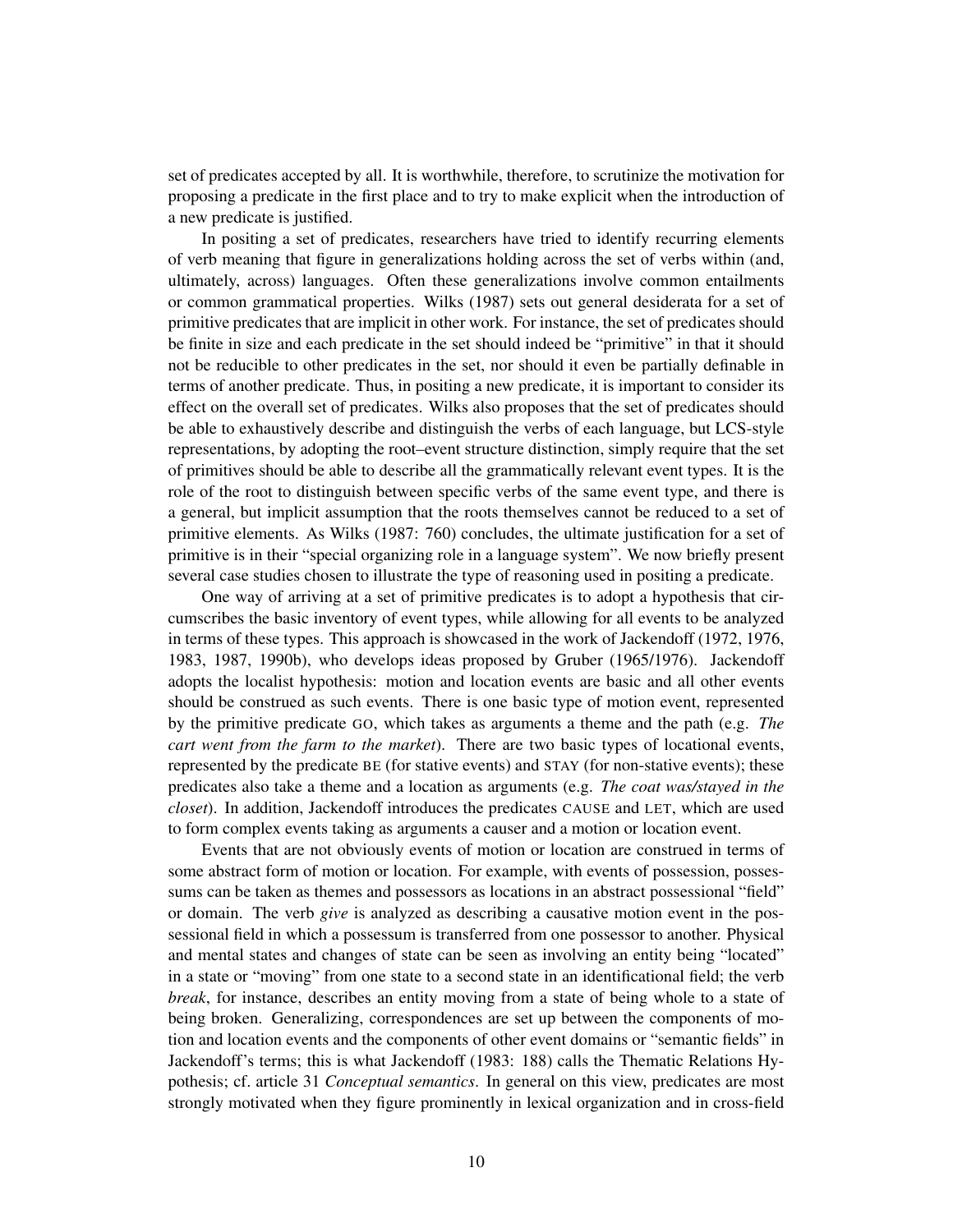generalizations.

This kind of cross-field organization can be illustrated in a number of ways. First, many English verbs have uses based on the same predicate in more than one field (Jackendoff 1983: 203–204). Thus, the predicate STAY receives support from the English verb *keep*, whose meaning presumably involves the predicates CAUSE and STAY, combined in a representation as in (16), because it shows uses involving the three fields just introduced.

- (16)  $[CAUSE (x, (STAT y, z))]$
- (17) a. Terry kept the bike in the shed. (Positional)
	- b. Terry kept the bike basket. (Possessional)
	- c. Terry kept the bike clean. (Identificational)

Without the notion of semantic field, there would be no reason to expect English to have verbs which can be used to describe events which on the surface seem quite different from each another, as in (17). Second, rules of inference hold of shared predicates across fields Jackendoff (1976). One example is that "if an event is caused, it takes place" (Jackendoff 1976: 110), so that the entailment *The bike stayed in the shed* can be derived from (17a), the entailment *The bike basket stayed with Terry* to be derived from (17b), and the entailment *The bike stayed clean* to be derived from (17c). This supports the use of the predicate CAUSE across fields. Finally, predicates are justified when they explain cross-field generalizations in the use of prepositions. The use of the allative preposition *to* is taken to support the analysis of *give* as a causative verb of motion.

These very considerations lead Carter (1978: 70–74) to argue against the primitive predicate STAY. Carter points out that few English words have meanings that include the notion captured by STAY, yet if STAY were to number among the primitive predicates, such words would be expected to be quite prevalent. So, while the primitives CAUSE and BE-COME are motivated because languages often contain a multitude of lexical items differentiated by just these predicates (e.g. the various uses of *cool* in *The cook cooled the cake*, *The cake cooled*, *The cake was cool*), there is no minimal pair differentiated by the existence of STAY, for example, the verb *cool* cannot also mean 'stay cool'. Carter also notes that if NOT is included in the set of predicates, then the predicate STAY becomes superfluous, as it could be replaced by NOT plus CHANGE, a predicate which is roughly an analogue to Jackendoff's GO. Carter further notes that as a result simpler statements of certain inference rules and other generalizations might be possible.

However, the primitive predicates which serve best as the basis for cross-field generalizations are not necessarily the ones that emerge from efforts to account for argument alternations—the efforts that lead to LCS-style representations and their descendants. This point can be illustrated by examining another predicate whose existence has been controversial, HAVE. Jackendoff posits a possessional field that is modeled on the locational field: being possessed is taken to be similar to being at a location—existing at that location (see also Lyons 1967, 1968:391–395). This approach receives support since many entailments involving location also apply to possession, such as the entailment described for STAY. Furthermore, in some languages, including Hindi-Urdu, the same verb is used in basic locational and possessive sentences, suggesting that possession can be reduced to location (though the facts are often more complicated than they appear on the surface; see Harley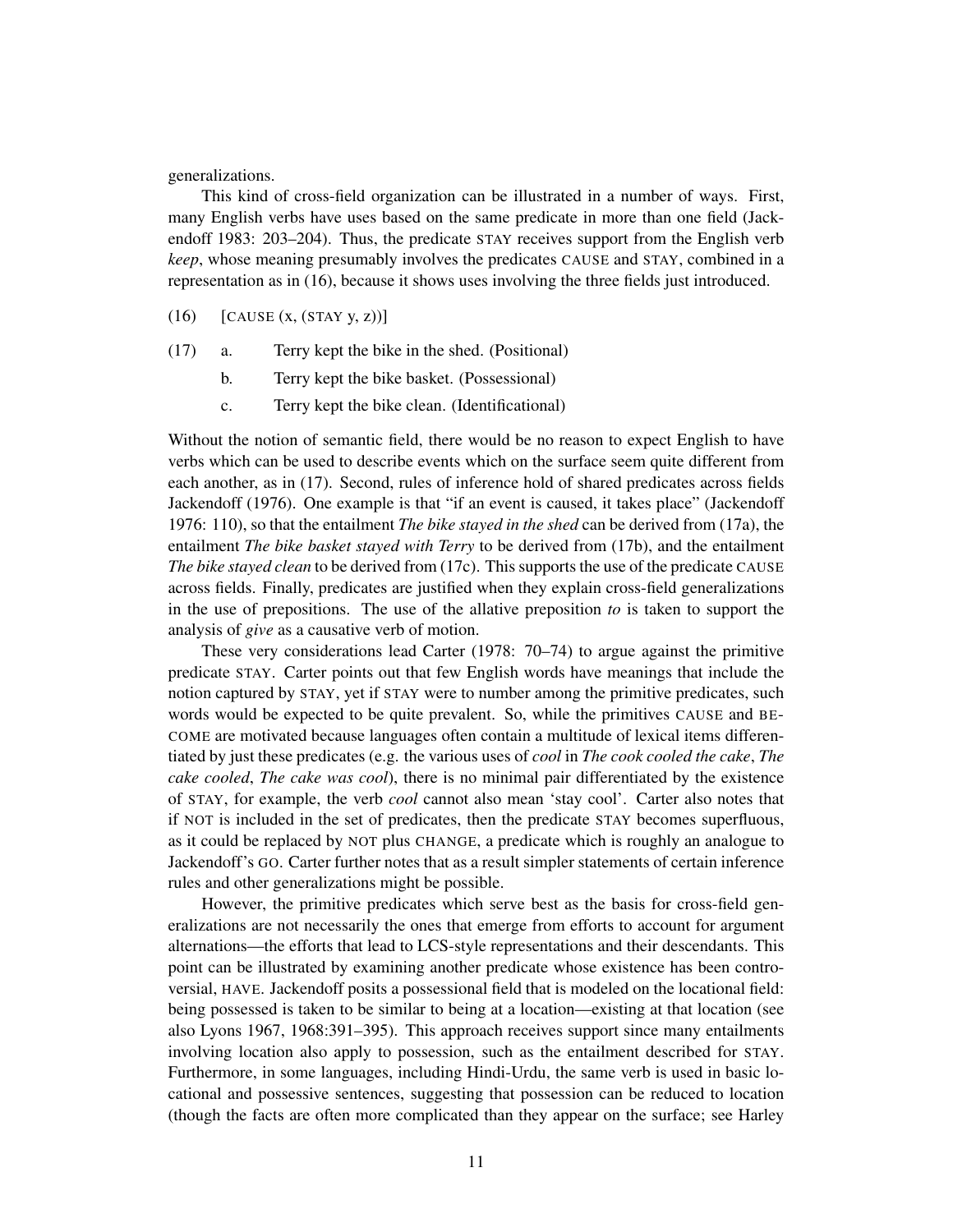2003). Nevertheless, Pinker (1989: 189–190) and Tham (2004: 62–63, 74–85, 100-104) argue that an independent predicate HAVE is necessary; see also Harley (2003). Pinker points out that in terms of the expression of its arguments, it is *belong* and not *have* which resembles locational predicates. The verb *belong* takes the possessum, which would be analyzed as a theme (i.e. located entity), as its subject and the possessor, which would be analyzed as a location, as an oblique. Its argument realization, then, parallels that of a locational predicate; compare (18a) and (18b). In contrast, *have* takes the possessor as subject and the possessum as object, as in (19), so its arguments show the reverse syntactic prominence relations—a "marked" argument realization, which would need an explanation, on the localist analysis.

- (18) a. One of the books belongs to me.
	- b. One of the books is on the table.
- (19) I have one of the books.

Pinker points out that an analysis which takes *have* to be a marked possessive predicate is incompatible with the observations that it is a high-frequency verb, which is acquired early and unproblematically by children. Tham (2004: 100–104) further points out that it is *belong* that is actually the "marked" verb from other perspectives: it imposes a referentiality condition on its possessum and it is used in a restricted set of information structure contents—all restrictions that *have* does not share. Taking all these observations together, Tham concludes that *have* shows the unmarked realization of arguments for possessive predicates, while *belong* shows a marked realization of arguments. Thus, she argues that the semantic prominence relations in unmarked possessive and locative sentences are quite different and, therefore, warrant positing a predicate HAVE.

### 5. Subeventual analysis

One way in which more recent work on event structure departs from earlier work on LCSs is that it begins to use the structure of the semantic representation itself, rather than reference to particular predicates in this representation, in formulating generalizations about argument realization. In so doing, this work capitalizes on the assumption, present in some form since the generative semantics era, that predicate decompositions may have a subeventual analysis. Thus, it recognizes a distinction between two types of event structures: simple event structures and complex event structures, which themselves are constituted of simple event structures. The prototypical complex event structure is a causative event structure, in which an entity or event causes another event, though Ramchand (2008) takes some causative events to be constituted of three subevents, an initiating event, a process, and a result.

Beginning with the work of the generative semanticists, the positing of a complex event structure was supported using evidence from scope ambiguities involving various adverbial phrases (McCawley 1968, 1971, Morgan 1969, von Stechow 1995, 1996). Specifically, a complex event structure may afford certain adverbials, such as *again*, more scope-taking options than a simple event structure, and thus adverbials may show interpretations in sentences denoting complex events that are unavailable in those denoting simple events. Thus,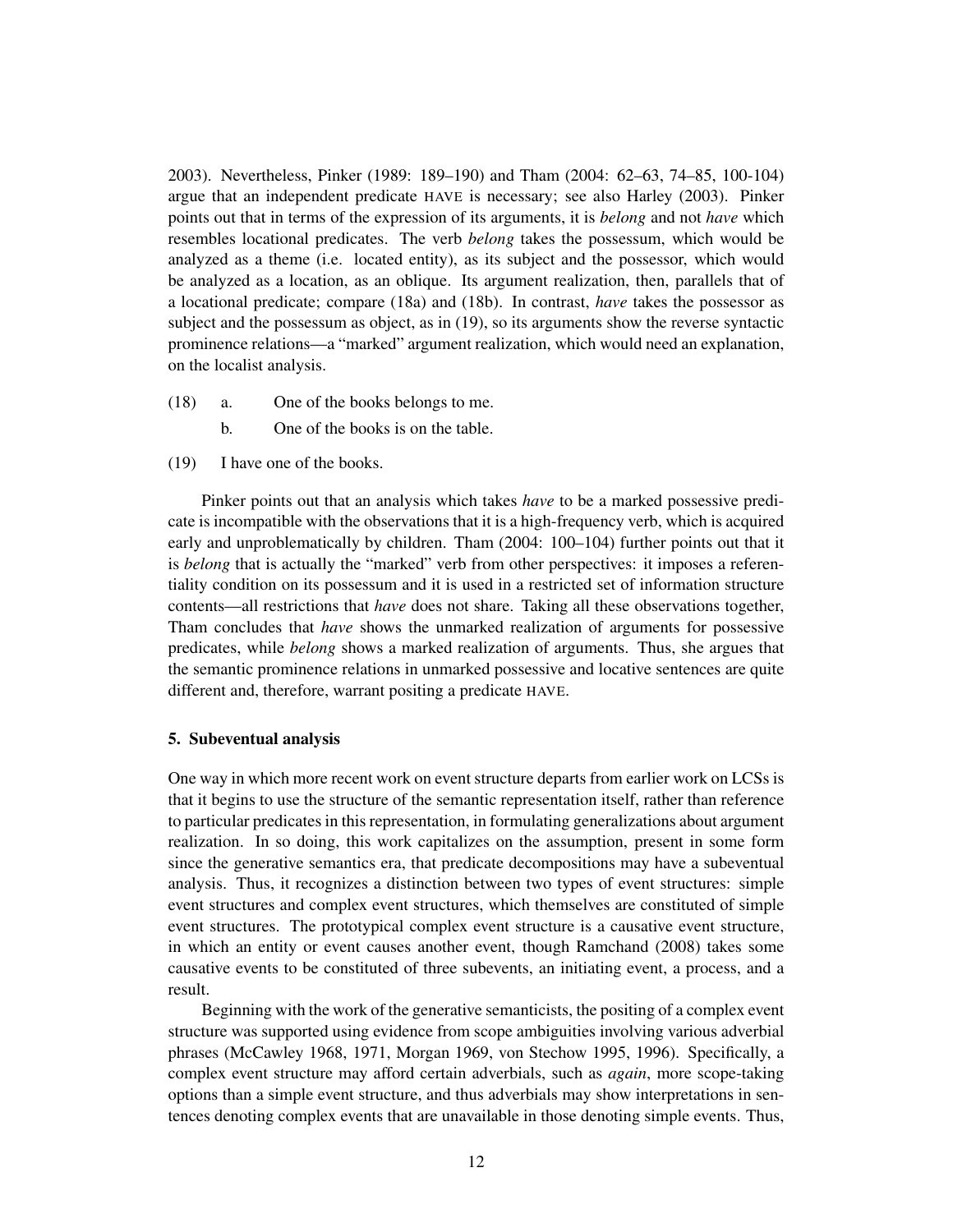(20) shows both so-called "restitutive" and "repetitive" readings, while (21) has only a "repetitive" reading.

- (20) Dale closed the door again. Repetitive: the action of closing the door was performed before. Restitutive: the door was previously in the state of being closed, but there is no presupposition that someone had previously closed the door.
- (21) John kicked the door again. Repetitive: the action of kicking the door was performed before.

The availability of two readings in (20) and one reading in (21) is explained by attributing a complex event structure to (20) and a simple event structure to (21).

A recent line of research argues that the architecture of event structure also matters to argument realization, thus motivating complex event structures based on argument realization considerations. This idea is proposed by Grimshaw & Vikner  $(1993)$ , who appeal to it to explain certain restrictions on the passivization of verbs of creation (though the pattern of acceptability that they are trying to explain turns out to have been mischaracterized; see Macfarland 1995). This idea is further exploited by Rappaport Hovav & Levin (1998a) and Levin & Rappaport Hovav (1999) to explain a variety of facts related to objecthood.

In this work, the notion of event complexity gains explanatory power via the assumption that there must be an argument in the syntax for each subevent in an event structure (Rappaport Hovav & Levin 1998a, 2001; see also Grimshaw & Vikner 1993 and van Hout 1996 for similar conditions). Given this assumption, a verb with a simple event structure may be transitive or intransitive, while a verb with a complex event structure, say a causative verb, must necessarily be transitive. Rappaport Hovav & Levin (1998a) attribute the necessary transitivity of *break* and *melt*, which contrasts with the "optional" transitivity of *sweep* and *wipe*, to this constraint; the former, as causative verbs, have a complex event structure.

- (22) a. \*Blair broke/melted.
	- b. Blair wiped and swept.

Levin & Rappaport Hovav (1999) use the same assumption to explain why a resultative based on an unergative verb can only predicate its result state of the subject via a "fake" reflexive object.

(23) My neighbor talked \*(herself) hoarse.

Resultatives have a complex, causative event structure, so there must be a syntactically realized argument representing the argument of the result state subevent; in (23) it is a reflexive pronoun as it is the subject which ends up in the result state. Levin (1999) uses the same idea to explain why agent-act-on-patient verbs are transitive across languages, while other two-argument verbs vary in their transitivity: only the former are required to be transitive. As in other work on LCSs and event structure, the use of subeventual structure is motivated by argument realization considerations.

Pustejovsky (1995) and van Hout (1996) propose an alternative perspective on event complexity: they take telic events, rather than causative events, to be complex events. Since most causative events are telic events, the two views of event complexity assign complex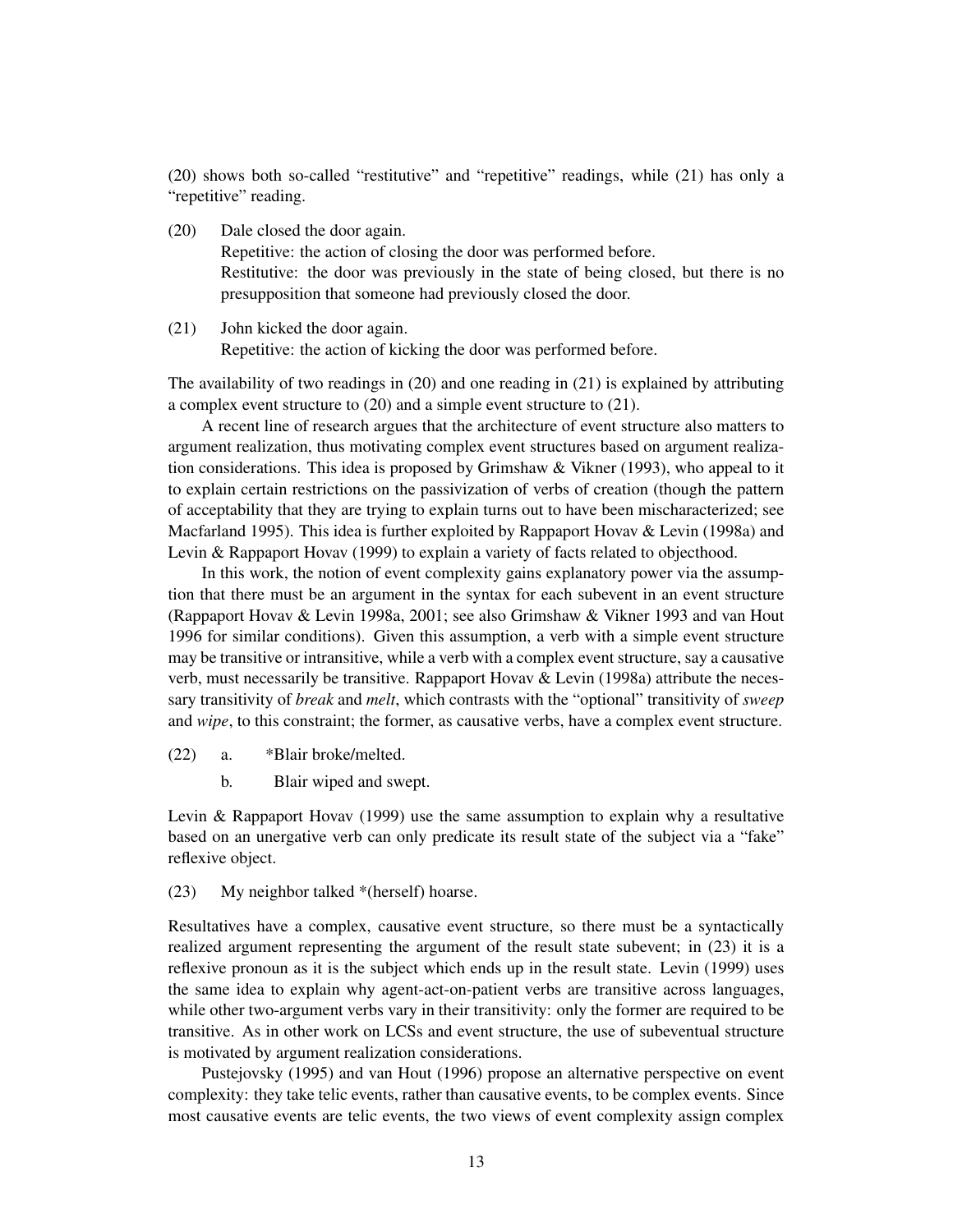event structures in many of the same instances. A major difference is in the treatment of telic uses of manner of motion verbs such as *Terry ran to the library* and telic uses of consumption verbs such as *Kerry ate the peach*; these are considered complex predicates on the telicity approach, but not on the causative approach. See Levin (2000) for some discussion.

The subeventual analysis also defines hierarchical relations among arguments, allowing rules of argument realization to be formulated in terms of the geometry of the LCS. We now discuss advantages of such a formulation over direct reference to semantic roles.

# 6. LCSs and syntax

LCSs, as predicate decompositions, include the embedding of constituents, giving rise to a hierarchical structure. This hierarchical structure, which includes the subeventual structure discussed in section 5, allows a notion of semantic prominence to be defined, which mirrors the notion of syntactic prominence. For instance, Wunderlich (1997a, 1997b, 2006) introduces a notion of a-command defined over predicate decompositions, which is an analogue of syntactic c-command. By taking advantage of the hierarchical structure of LCSs, it becomes possible to formulate argument realization rules in terms of the geometry of LCSs and, more importantly, to posit natural constraints on the nature of the mapping between LCS and syntax. As discussed at length in Levin & Rappaport Hovav (2005: chapter 5), many researchers assume that the mapping between lexical semantics and syntax obeys a constraint of prominence preservation: relations of semantic prominence in a semantic representation are preserved in the corresponding syntactic representation, so that prominence in the syntax reflects prominence in semantics (Bouchard 1995). This idea is implicit in the many studies that use a thematic hierarchy—a ranking of semantic roles—to guide the semantics-syntax mapping and explain various other facets of grammatical behavior; however, most work adopting a thematic hierarchy does not provide independent motivation for the posited role ranking. Predicate decompositions can provide some substance to the notion of a thematic hierarchy by correlating the position of a role in the hierarchy with the position of the argument bearing that role in a predicate decomposition (Baker 1997, Croft 1998, Kiparsky 1997, Wunderlich 1997a, 1997b, 2000). (There are other ways to ground the thematic hierarchy; see article 18 *Thematic roles*.)

Researchers such as Bouchard (1995), Kiparsky (1997), and Wunderlich (1997a, 1997b) assume that predicate decompositions constitute a lexical semantic representation, but many other researchers now assume that predicate decompositions are syntactic representations, built from syntactic primitives and constrained by principles of syntax. This move obviates the need for prominence preservation in the semantics-syntax mapping since the lexical semantic representation and the syntactic representation are one. The idea that predicate decompositions motivated by semantic considerations are remarkably similar to syntactic structures, and thus should be taken to be syntactic structures has previously been made explicit in the generative semantics literature (e.g. Morgan 1969). Hale  $&$  Keyser were the first to articulate this position in the context of current syntactic theory; their LCS-style syntactic structures are called "lexical relational structures" in some of their work (1992, 1993, 1997). The proposal that predicate decompositions should be syntactically instantiated has gained currency recently and is defended or assumed in a range of work, including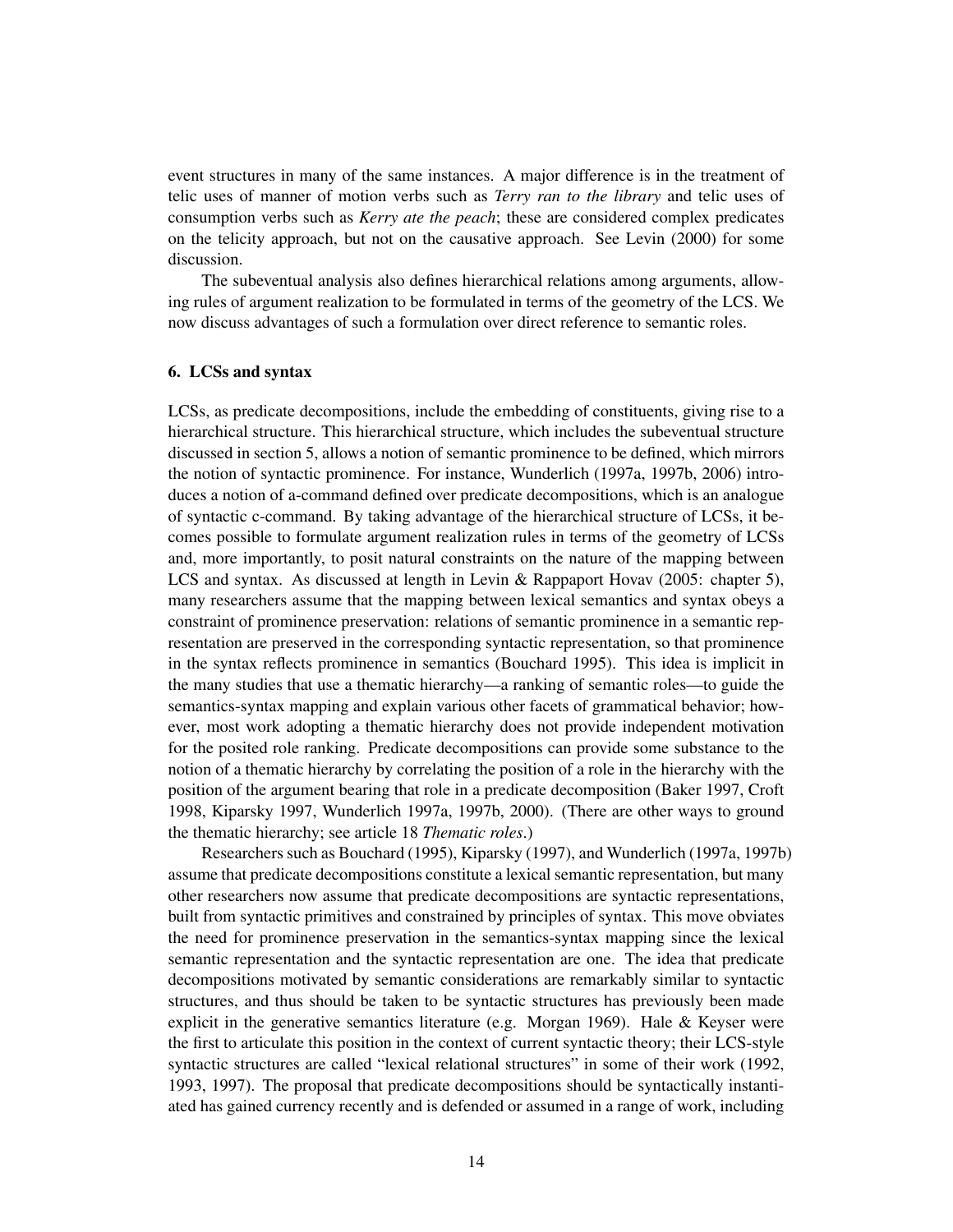Erteschik-Shir & Rapoport (2004), Mateu (2001a, 2001b), Travis (2000), and Zubizaretta & Oh (2007), who all build directly on Hale & Keyser's work, as well as Alexiadou, Anagnostopoulou & Schäfer (2006), Harley (2003, 2005), Pylkkänen (2008), and Ramchand (2008), who calls the "lexical" part of syntax "first phase syntax". We now review the types of arguments adduced in support of this view.

Hale  $&$  Keyser (1993) claim that their approach explains why there are few semantic role types (although this claim is not entirely uncontroversial; see Dowty 1991 and Kiparsky 1997). For them, the argument structure of a verb is syntactically defined and represented. Furthermore, individual lexical categories (V, in particular) are constrained so as to project syntactic structures using just the syntactic notions of specifier and complement. These syntactic structures are associated with coarse-grained semantic notions, often corresponding to the predicates typical in standard predicate decompositions; the positions in these structures correspond to semantic roles, just as the argument positions in a standard predicate decomposition are said to correspond to semantic roles; see section 4. For example, the patient of a change of state verb is the specifier of a verbal projection in which a verb takes an adjective complement (i.e. the N position in '[ $_V$  N [ $_V$  V A]]'). Since the number of possible structural relations in syntax is limited, the number of expressible semantic roles is also limited. Furthermore, Hale  $&$  Keyser suggest that the nature of these syntactic representations of argument structure also provide insight into Baker's (1988: 46, 1997) Uniformity of Theta Role Assignment, which requires that identical semantic relationships between items be represented by identical structural relations between those items at dstructure. On Hale  $&$  Keyser's approach, this principle must follow since semantic roles are defined over a hierarchical syntactic structure, with a particular role always having the same instantiation. These ideas are developed further in Ramchand (2008), who assumes a slightly more articulated lexical syntactic structure than Hale & Keyser do.

Hale & Keyser provide support for their proposal that verb meanings have internal syntactic structure from the syntax of denominal verbs. They observe that certain impossible types of denominal verbs parallel impossible types of noun-incorporation. In particular, they argue that just as there is no noun incorporation of either agents or recipients in languages with noun-incorporation (Baker 1988: 453–454, n. 13, 1996: 291–295), so there is no productive denominal verb formation where the base noun is interpreted as an agent or a recipient (e.g. \**I churched the money*, where *church*<sub>N</sub> is understood as a recipient; \**It cowed a calf*, where  $cow_N$  is understood as the agent). However, denominal verbs are productively formed from nouns analyzed as patients (e.g. *I buttered the pan*) and containers or locations (e.g. *I bottled the wine*). Hale & Keyser argue that the possible denominal verb types follow on the assumption that these putative verbs are derived from syntactic structures in which the base noun occupies a position which reflects its semantic role. This point is illustrated using their representations for the verbs *paint* and *shelve* given in (24) and (25), respectively, which are presented in the linearized form given in Wechsler (2006: 651, (17)–(18)) rather than in Hale & Keyser's (1993) tree representations.

- (24) a. We painted the house.
	- b. We  $[vV]$   $[VP]$  house  $[vV]$   $[VQ]$   $[PP$   $P<sub>with</sub>$  paint]]]].
- (25) a. We shelved the books.
	- b. We  $[vV]$  V1  $[vP]$  books  $[vV]$   $[vP]$ <sub>on</sub> shelf]]].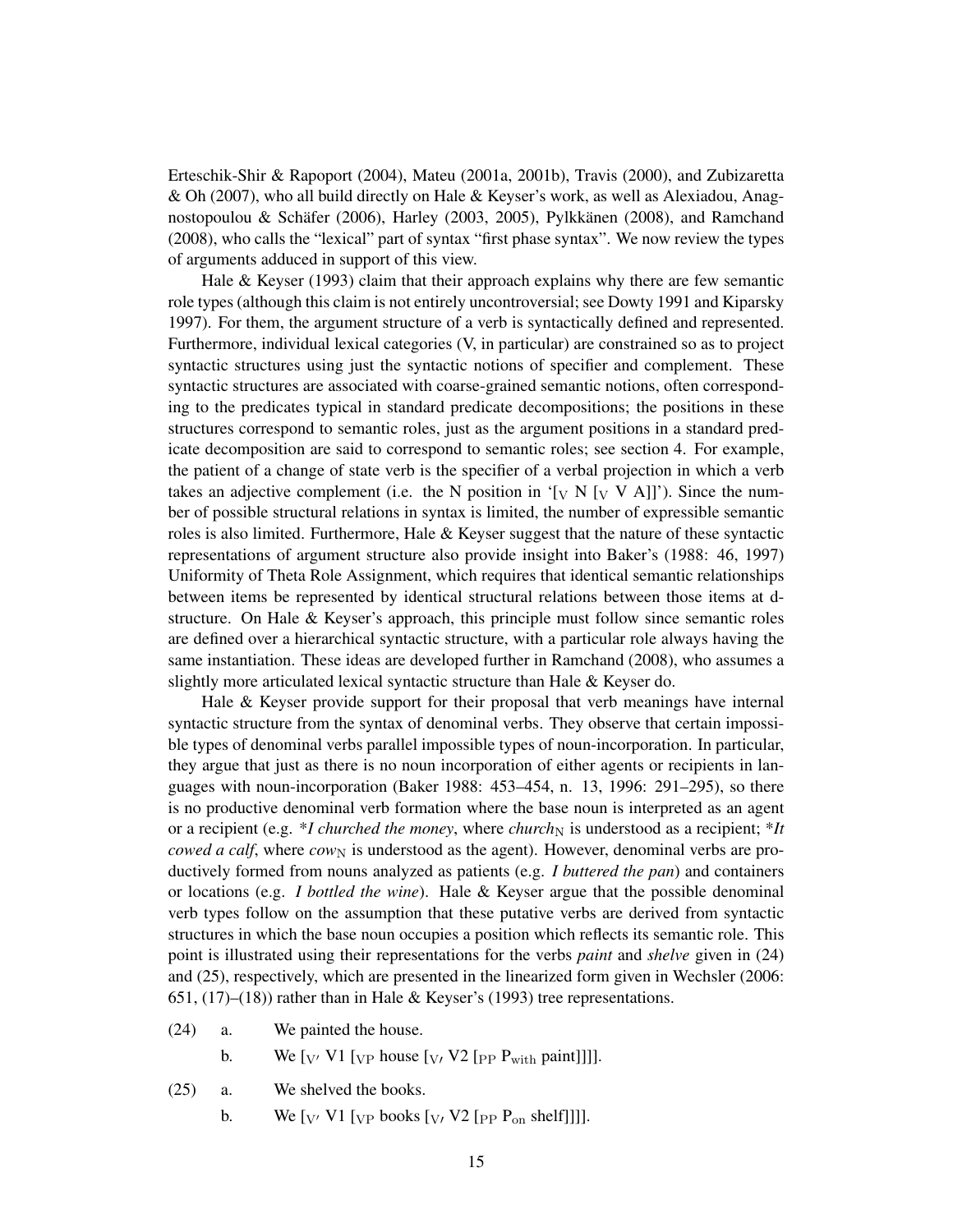The verbs *paint* and *shelf* are derived through the movement of the base noun—the verb's root—into the empty V1 position in the structures in (b), after first merging it with the preposition  $P_{\text{with}}$  or  $P_{\text{on}}$  and then with V2. Hale & Keyser argue that the movement of the root is subject to a general constraint on the movement of heads (Baker 1988; Travis 1984). Likewise, putative verbs such as *bush* or *house*, used in sentences such as *I bushed a trim* (with the intended interpretation 'I gave the bush a trim') or *I housed a coat of paint* (with the intended interpretation 'I gave the house a coat of paint') are also excluded by the same constraint.

Hale & Keyser's approach is sharply criticized by Kiparsky (1997). He points out that the syntax alone will not prevent the derivation of sentences such as *I bushed some fertilizer* from a putative source corresponding to *I put some fertilizer on the bush* (cf. the source for *I bottled the wine* or *I corralled the horse*). The association of a particular root with a specific lexical syntactic structure is governed by conceptual principles such as "If an action refers to a thing, it involves a canonical use of the thing" (1997: 482). Such principles ensure that *bush* will not be inserted into a structure as a location, since unlike a bottle, its canonical use is not as a container or place.

Denominal verbs in English, although they do not involve any explicit verb-forming morphology, have been said, then, to parallel constructions in other languages which do involve overt morphological or syntactic derivation (e.g. noun incorporation), and this parallel has been taken to support the syntactic derivation of these words. Comparable arguments can be made in other areas of the English lexicon. For example, in most languages of the world, manner of motion verbs cannot on their own license a directional phrase, though in English all manner of motion verbs can. Specifically, sentences parallel to the English *Tracy ambled into the room* are derived through a variety of morphosyntactic means in other languages, including the use of directional suffixes or applicative morphemes on manner of motion verbs and the combination of manner and directed motion verbs in compounds or serial verb constructions (Schaefer 1985, Slobin 2004, Talmy 1991). Japanese, for example, must compound a manner of motion verb with a directed motion verb in order to express manner of motion to a goal, as the contrast in  $(26)$  shows.

| (26) | a. | ? John-wa kishi-e oyoida.                                    |
|------|----|--------------------------------------------------------------|
|      |    | John-TOP shore-to swam                                       |
|      |    | 'John swam to the shore.' (intended; Yoneyama 1986: 1, (1b)) |
|      | b. | John-wa kishi-e oyoide-itta.                                 |
|      |    | John-TOP shore-to swimming-went                              |

'John swam to the shore.' (Yoneyama 1986: 2, (3b))

The association of manner of motion roots with a direction motion event type is accomplished in theories such as Rappaport Hovav & Levin (1998b, 2001) and Levin & Rappaport Hovav (1999) by processes which augment the event structure associated with the manner of motion verbs. But such theories never make explicit exactly where the derivation of these extended structures takes place. Ramchand  $(2008)$  and Zubizarreta & Oh  $(2007)$  argue that since these processes are productive and their outputs are to a large extent compositional, they should be assigned to the "generative computational" module of the grammar, namely, syntax. Finally, as Ramchand explicitly argues, this syntacticized approach suggests that languages that might appear quite different, are in fact, underlyingly quite similar, once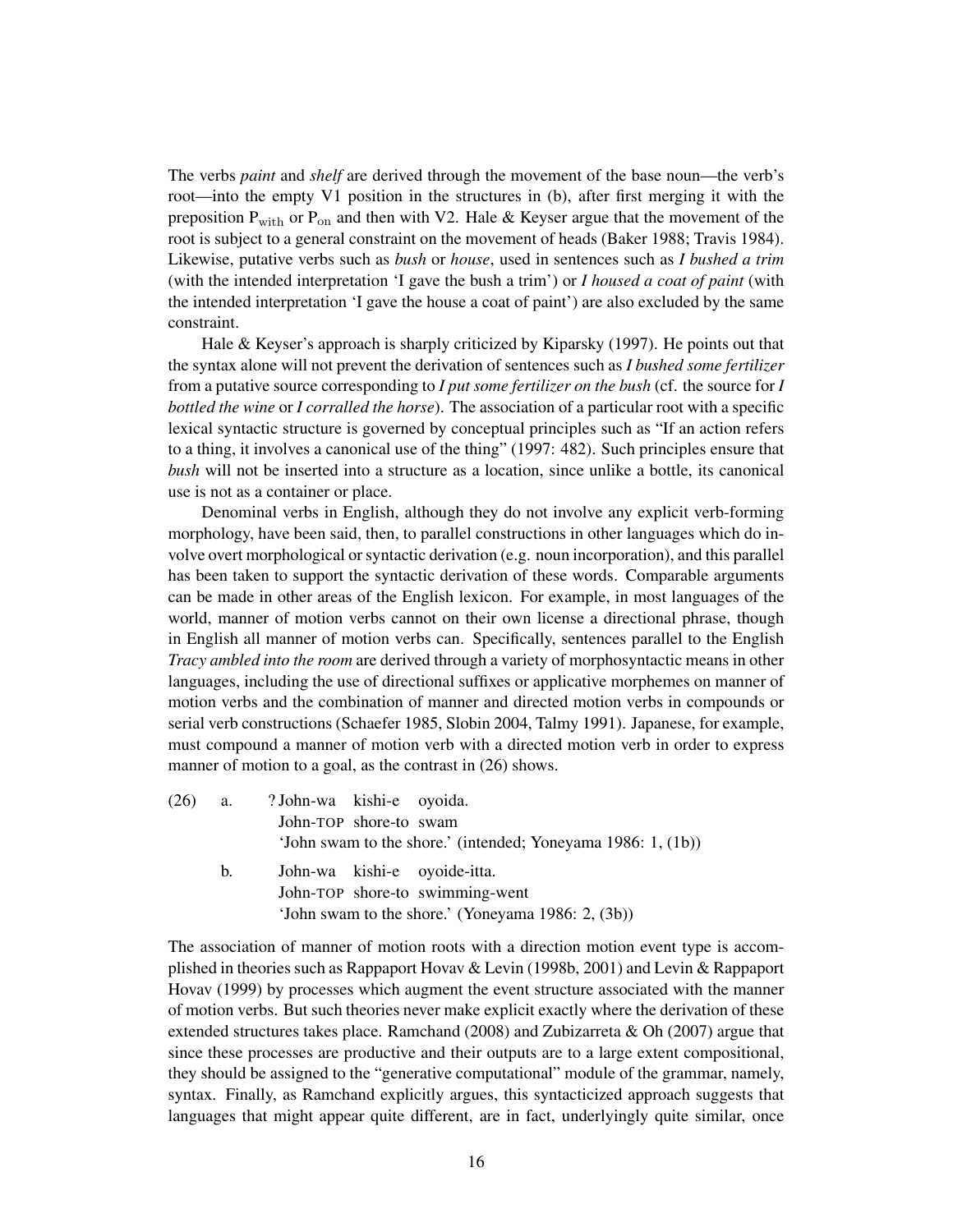lexical syntactic structures are considered.

Finally, we comment on the relation between structured event representations and the lexical entries of verbs. Recognizing that many roots in English can appear as words belonging to several lexical categories and that verbs themselves can be associated with various event structures, Borer (2005) articulates a radically nonlexical position: she proposes that roots are category neutral. That is, there is no association specified in the lexicon between roots and the event structures they appear with. Erteschik-Shir & Rapoport (2004, 2005), Levin & Rappaport Hovav (2005), Ramchand (2008), and Rappaport Hovav & Levin (2004) all point out that even in English the flexibility of this association is still limited by the semantics of the root. Ramchand includes in the lexical entries of verbs the parts of the event structure that a verbal root can be associated with, while Levin & Rappaport Hovav make use of "canonical realization rules", which pair roots with event structures based on their ontological types, as discussed in section 3.

#### 7. Conclusion

LCSs are a form of predicate decomposition intended to capture those facets of verb meaning which determine grammatical behavior, particularly in the realm of argument realization. Research on LCSs and the structured representations that are their descendants has contributed to our understanding of the nature of verb meaning and the relation between verb syntax and semantics. This research has shown the importance of semantic representations that distinguish between root and event structure, as well as the importance of the architecture of the event structure to the determination of grammatical behavior. Furthermore, such developments have led some researchers to propose that representations of verb meaning should be syntactically instantiated.

*This research was supported by Israel Science Foundation Grants 806-03 and 379-07 to Rappaport Hovav. We thank Scott Grimm, Marie-Catherine de Marneffe, and Tanya Nikitina for comments on an earlier draft.*

### 8. References

Alexiadou, Artemis, Elena Anagnostopoulou & Florian Schäfer 2006. The Properties of Anti-causatives Crosslinguistically. In: M. Frascarelli (ed.). *Phases of Interpretation*. Berlin, New York: Mouton de Gruyter, 187–211.

Aronoff, Mark 1993. *Morphology by Itself*. Cambridge, MA: MIT Press.

Bach, Emmon 1986. The Algebra of Events. *Linguistics and Philosophy* 9, 5–16.

Baker, Mark C. 1988. *Incorporation. A Theory of Grammatical Function Changing*. Chicago: University of Chicago Press.

Baker, Mark C. 1996. *The Polysynthesis Parameter*. New York: Oxford University Press.

Baker, Mark C. 1997. Thematic Roles and Syntactic Structure. In: L. Haegeman (ed.).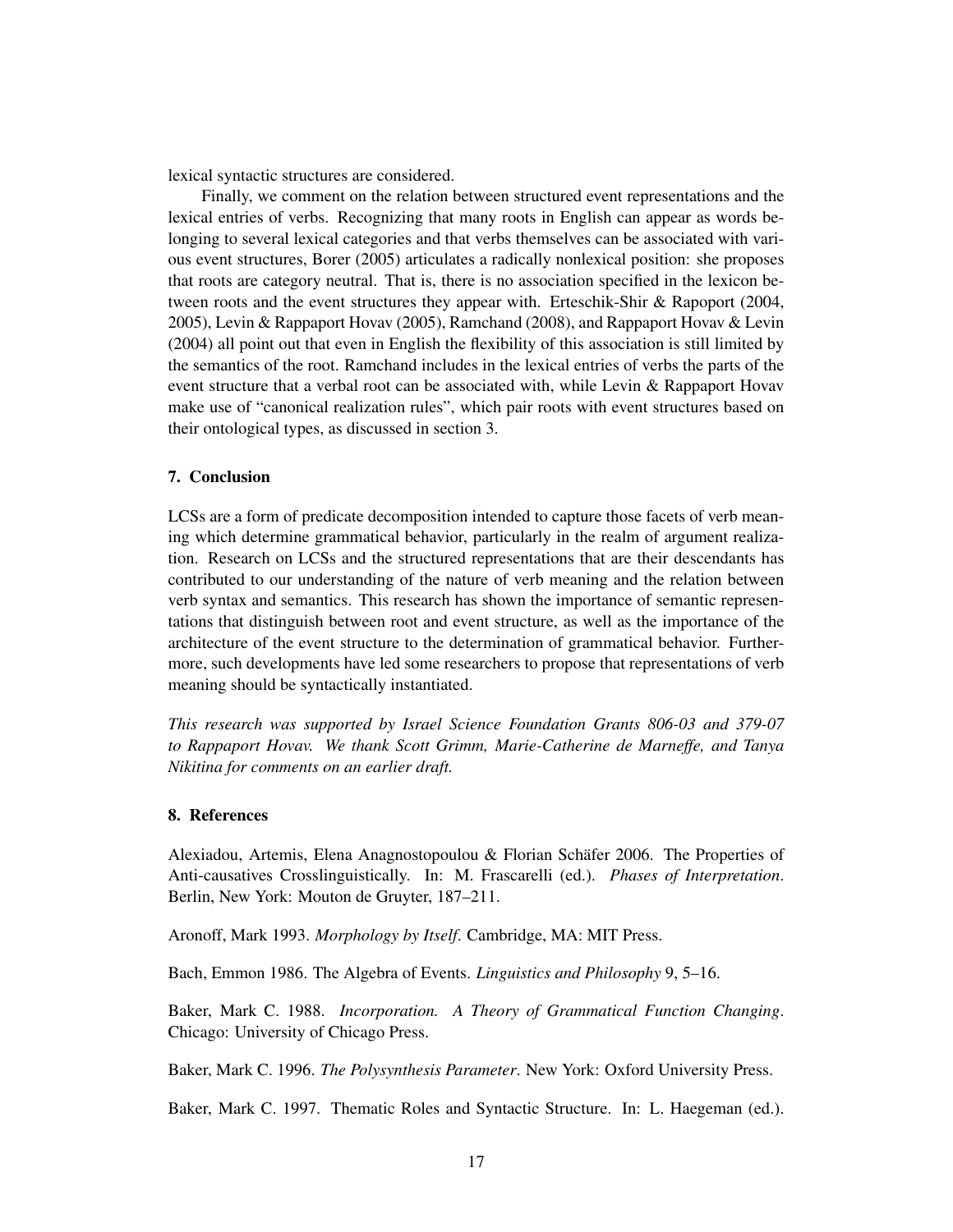*Elements of Grammar. Handbook of Generative Syntax*. Dordrecht: Kluwer, 73–137.

Bartsch, Renate & Theo Vennemann 1972. The Grammar of Relative Adjectives. *Linguistische Berichte* 20, 19–32.

Beavers, John 2008. Scalar Complexity and the Structure of Events. In: J. Dölling & T. Heyde-Zybatow (eds.). *Event Structures in Linguistic Form and Interpretation*. Berlin, New York: Mouton de Gruyter, 245–265.

Borer, Hagit 2005. *Structuring Sense, Vol. 2: The Normal Course of Events*. Oxford: Oxford University Press.

Bouchard, Denis 1995. *The Semantics of Syntax. A Minimalist Approach to Grammar*. Chicago: University of Chicago Press.

Bresnan, Joan 1982. The Passive in Lexical Theory. In: J. Bresnan (ed.). *The Mental Representation of Grammatical Relations*. Cambridge, MA: MIT Press, 3–86.

Carter, Richard J. 1978. Arguing for Semantic Representations. *Recherches Linguistiques de Vincennes* 5–6, 61–92.

Chomsky, Noam 1981. *Lectures on Government and Binding*. Dordrecht: Foris.

Croft, William 1998. Event Structure in Argument Linking. In: M. Butt & W. Geuder (eds.). *The Projection of Arguments. Lexical and Syntactic Constraints*. Stanford, CA: CSLI Publications, 21–63.

Doron, Edit 2003. Agent and Voice. The Semantics of the Semitic Templates. *Natural Language Semantics* 11, 1–67.

Dowty, David R. 1979. *Word Meaning and Montague Grammar. The Semantics of Verbs and Times in Generative Semantics and in Montague's PTQ*. Dordrecht: Reidel.

Dowty, David R. 1991. Thematic Proto-Roles and Argument Selection. *Language* 67, 547–619.

Erteschik-Shir, Nomi & Tova R. Rapoport 2004. Bare Aspect. A Theory of Syntactic Projection. In: J. Guéron & J. Lecarme (eds.). *The Syntax of Time*. Cambridge, MA: MIT Press, 217–234.

Erteschik-Shir, Nomi & Tova R. Rapoport 2005. Path Predicates. In: N. Erteschik-Shir & T. Rapoport (eds.). *The Syntax of Aspect. Deriving Thematic and Aspectual Interpretation*. Oxford: Oxford University Press, 65–86.

Farmer, Ann K. 1984. *Modularity in Syntax. A Study of Japanese and English*. Cambridge, MA: MIT Press.

Fillmore, Charles J. 1968. The Case for Case. In: E. Bach & R. T. Harms (eds.). *Universals*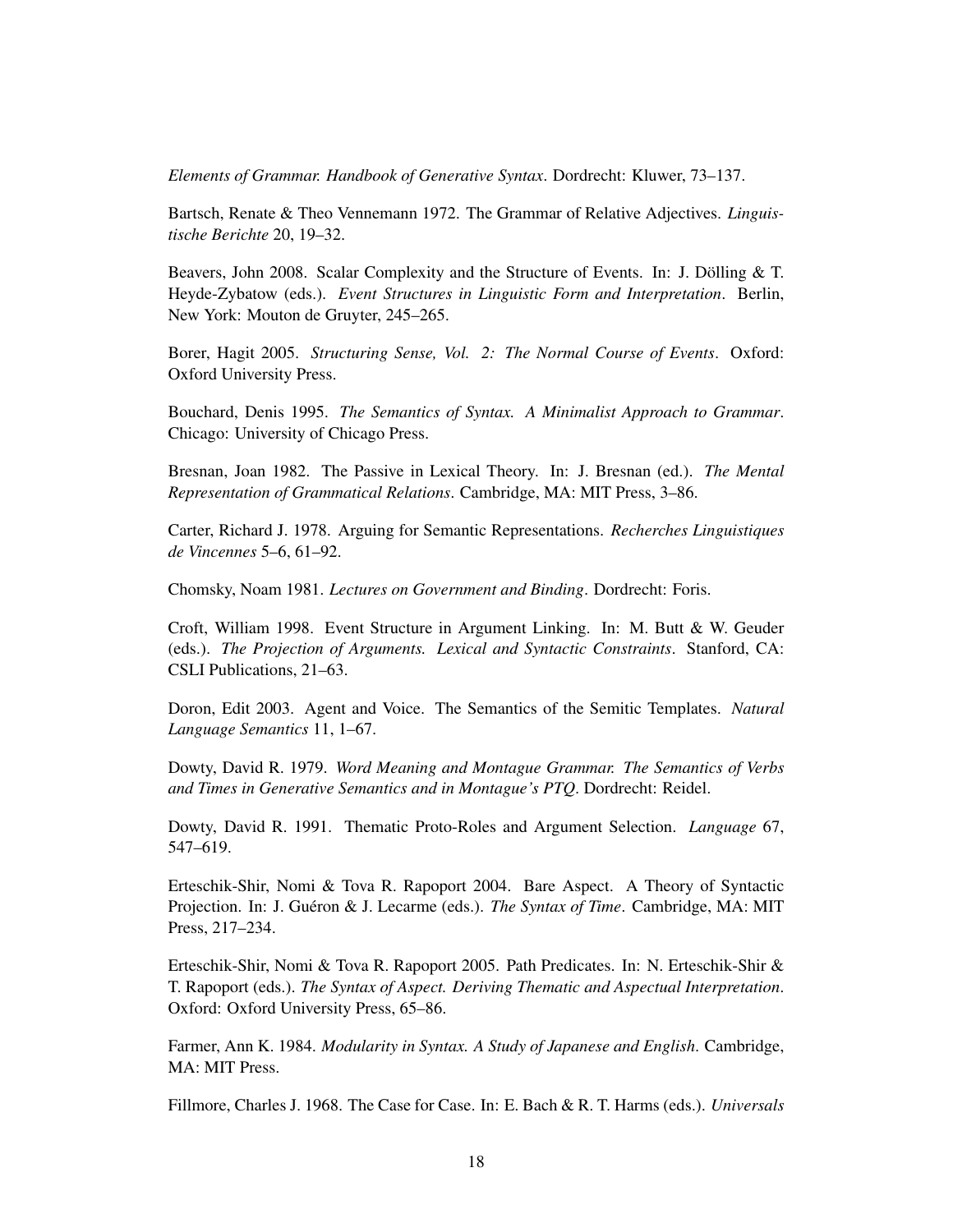*in Linguistic Theory*. New York: Holt, Rinehart & Winston, 1–88.

Fillmore, Charles J. 1970. The Grammar of Hitting and Breaking. In: R. A. Jacobs & P. S. Rosenbaum (eds.). *Readings in English Transformational Grammar*. Waltham, MA: Ginn, 120–133.

Fodor, Jerry & Ernie Lepore 1999. Impossible Words? *Linguistic Inquiry* 30, 445–453.

Goldberg, Adele E. 1995. *Constructions. A Construction Grammar Approach to Argument Structure*. Chicago: University of Chicago Press.

Grimshaw, Jane 1990. *Argument Structure*. Cambridge, MA: MIT Press.

Grimshaw, Jane 2005. *Words and Structure*. Stanford, CA: CSLI Publications.

Grimshaw, Jane & Sten Vikner 1993. Obligatory Adjuncts and the Structure of Events. In: E. Reuland & W. Abraham (eds.). *Knowledge and Language, Vol. 2: Lexical and Conceptual Structure*. Dordrecht: Kluwer, 143–155.

Gruber, Jeffrey S. 1965/1976. *Studies in Lexical Relations*. Ph.D. Dissertation. MIT, Cambridge. Reprinted in J. S. Gruber. *Lexical Structures in Syntax and Semantics*. Amsterdam: North-Holland, 1976, 1–210.

Guerssel, Mohamed et al. 1985. A Cross-Linguistic Study of Transitivity Alternations. In: W. H. Eilfort, P. D. Kroeber & K. L. Peterson (eds.). *Papers from the Parasession on Causatives and Agentivity*. Chicago: Chicago Linguistic Society, University of Chicago, 48–63.

Hale, Kenneth L. & Samuel J. Keyser 1987. *A View from the Middle*. Lexicon Project Working Papers 10. Center for Cognitive Science, MIT.

Hale, Kenneth L. & Samuel J. Keyser 1992. The Syntactic Character of Thematic Structure. In: I. M. Roca (ed.). *Thematic Structure. Its Role in Grammar*. Berlin, New York: Foris, 107–143.

Hale, Kenneth L. & Samuel J. Keyser 1993. On Argument Structure and the Lexical Expression of Syntactic Relations. In: K. L. Hale & S. J. Keyser (eds.). *The View from Building 20. Essays in Linguistics in Honor of Sylvain Bromberger*. Cambridge, MA: MIT Press, 53–109.

Hale, Kenneth L. & Samuel J. Keyser 1997. On The Complex Nature of Simple Predicators. In: A. Alsina, J. Bresnan & P. Sells (eds.). *Complex Predicates*. Stanford, CA: CSLI Publications, 29–65.

Hale, Kenneth L. & Samuel J. Keyser 2002. *Prolegomenon to a Theory of Argument Structure*. Cambridge, MA: MIT Press.

Harley, Heidi 2003. Possession and the Double Object Construction. In: P. Pica & J.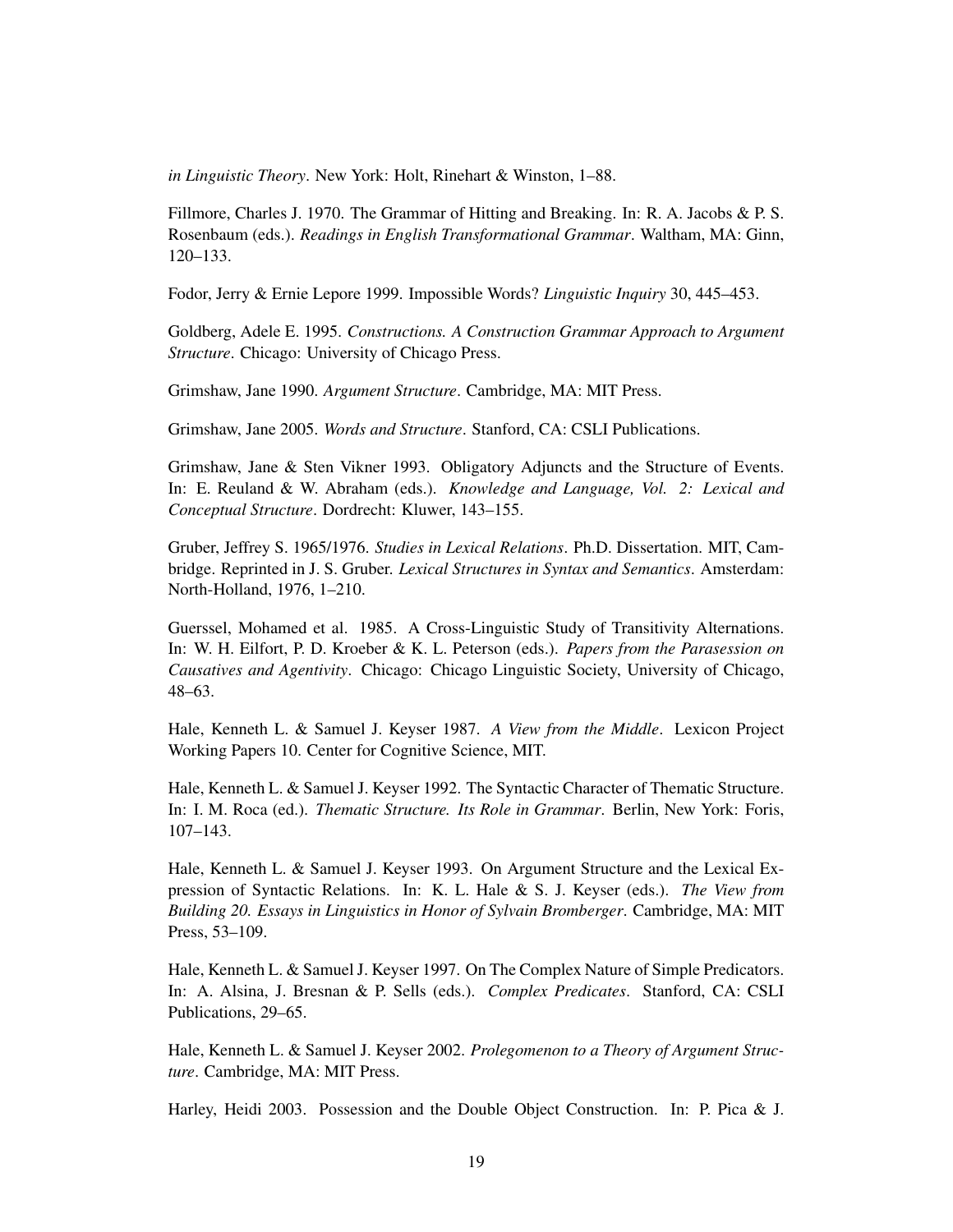Rooryck (eds.). *Linguistic Variation Yearbook, Vol. 2*. Amsterdam, Philadelphia: John Benjamins, 31–70.

Harley, Heidi 2005. How Do Verbs Get Their Names? Denominal Verbs, Manner Incorporation and the Ontology of Verb Roots in English. In: N. Erteschik-Shir & T. Rapoport (eds.). *The Syntax of Aspect. Deriving Thematic and Aspectual Interpretation*. Oxford: Oxford University Press, 42–64.

Haspelmath, Martin 1993. More on the Typology of Inchoative/Causative Verb Alternations. In: B. Comrie & M. Polinsky (eds.). *Causatives and Transitivity*. Amsterdam, Philadelphia: John Benjamins, 87–120.

Hay, Jennifer, Christopher Kennedy & Beth Levin 1999. Scalar Structure Underlies Telicity in 'Degree Achievements'. In: T. Matthews & D. Strolovich (eds.). *Semantics and Linguistic Theory (=SALT) IX*. Ithaca, NY: Cornell University, 127–144.

Jackendoff, Ray S. 1972. *Semantic Interpretation in Generative Grammar*. Cambridge, MA: MIT Press.

Jackendoff, Ray S. 1976. Toward an Explanatory Semantic Representation. *Linguistic Inquiry* 7, 89–50.

Jackendoff, Ray S. 1983. *Semantics and Cognition*. Cambridge, MA: MIT Press.

Jackendoff, Ray S. 1987. The Status of Thematic Relations in Linguistic Theory. *Linguistic Inquiry* 18, 369–411.

Jackendoff, Ray S. 1990. *Semantic Structures*. Cambridge, MA: MIT Press.

Jackendoff, Ray S. 1996a. Conceptual Semantics and Cognitive Linguistics. *Cognitive Linguistics* 7, 93–129.

Jackendoff, Ray S. 1996b. The Proper Treatment of Measuring Out, Telicity, and Perhaps Even Quantification in English. *Natural Language and Linguistic Theory* 14, 305–354.

Joshi, Aravind 1974. Factorization of Verbs. In: C. H. Heidrich (ed.). *Semantics and Communication*. Amsterdam: North-Holland, 251–283.

Kennedy, Christopher 1999. *Projecting the Adjective. The Syntax and Semantics of Gradability and Comparison*. New York: Garland.

Kennedy, Christopher 2001. Polar Opposition and the Ontology of 'Degrees'. *Linguistics and Philosophy* 24, 33–70.

Kennedy, Christopher & Beth Levin 2008. Measure of Change. The Adjectival Core of Verbs of Variable Telicity. In: L. McNally & C. Kennedy (eds.). *Adjectives and Adverbs in Semantics and Discourse*. Oxford: Oxford University Press, 156–182.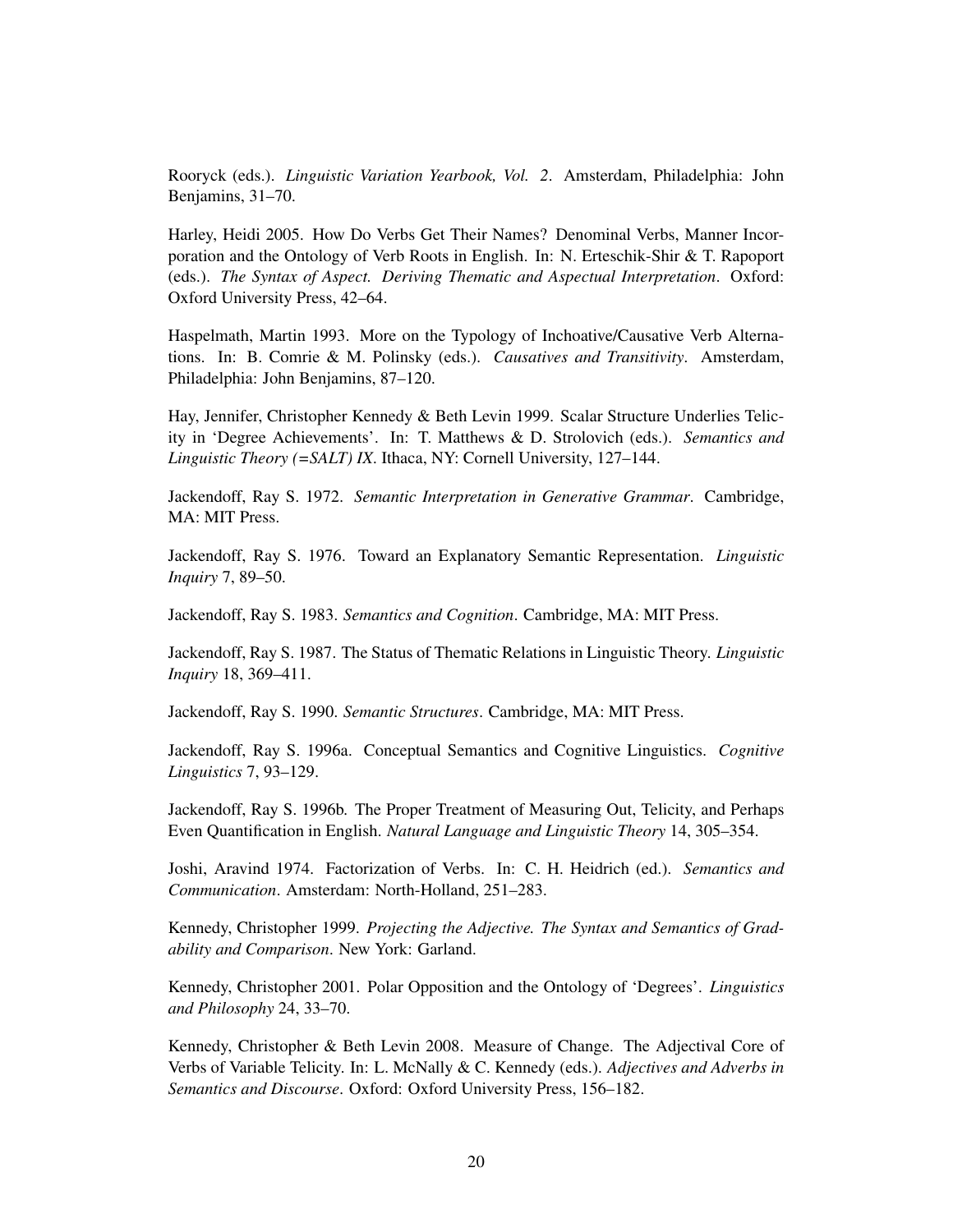Kiparsky, Paul 1997. Remarks on Denominal Verbs. In: A. Alsina, J. Bresnan & P. Sells (eds.). *Complex Predicates*. Stanford, CA: CSLI Publications, 473–499.

Koontz-Garboden, Andrew 2007. *States, Changes of State, and the Monotonicity Hypothesis*. Ph.D. Dissertation. Stanford University.

Krifka, Manfred 1998. The Origins of Telicity. In: S. Rothstein (ed.). *Events and Grammar*. Dordrecht: Kluwer, 197–235.

Lakoff, George 1968. Some Verbs of Change and Causation. In: S. Kuno (ed.). *Mathematical Linguistics and Automatic Translation*. Report NSF-20. Aiken Computation Laboratory, Harvard University.

Lakoff, George 1970. *Irregularity in Syntax*. New York: Holt, Rinehart & Winston.

Laughren, Mary 1988. Towards a Lexical Representation of Warlpiri Verbs. In: W. Wilkins (ed.). *Syntax and Semantics, Vol. 21: Thematic Relations*. San Diego: Academic Press, 215–242.

Levin, Beth 1993. *English Verb Classes and Alternations. A Preliminary Investigation*. Chicago: University of Chicago Press.

Levin, Beth 1999. Objecthood. An Event Structure Perspective. In: S. Billings, J. Boyle & A. Griffith (eds.). *Proceedings of Chicago Linguistic Society (= CLS) 35, Part 1: Papers from the Main Session*. Chicago: University of Chicago, 223–247.

Levin, Beth 2000. Aspect, Lexical Semantic Representation, and Argument Expression. In: L. J. Conathan et al. (eds.). *Proceedings of the 26th Annual Meeting of the Berkeley Linguistics Society (= BLS). General Session and Parasession on Aspect*. Berkeley: University of California, 413–429.

Levin, Beth & Malka Rappaport Hovav 1991. Wiping the Slate Clean. A Lexical Semantic Exploration. *Cognition* 41, 123–151.

Levin, Beth & Malka Rappaport Hovav 1995. *Unaccusativity. At the Syntax-Lexical Semantics Interface*. Cambridge, MA: MIT Press.

Levin, Beth & Malka Rappaport Hovav 1999. Two Structures for Compositionally Derived Events. In: T. Matthews & D. Strolovich (eds.). *Semantics and Linguistic Theory (=SALT) IX*. Ithaca, NY: Cornell University, 199–223.

Levin, Beth & Malka Rappaport Hovav 2005. *Argument Realization*. Cambridge: Cambridge University Press.

Lyons, John 1967. A Note on Possessive, Existential and Locative Sentences. *Foundations of Language* 3, 390–396.

Lyons, John 1968. *Introduction to Theoretical Linguistics*. Cambridge: Cambridge Univer-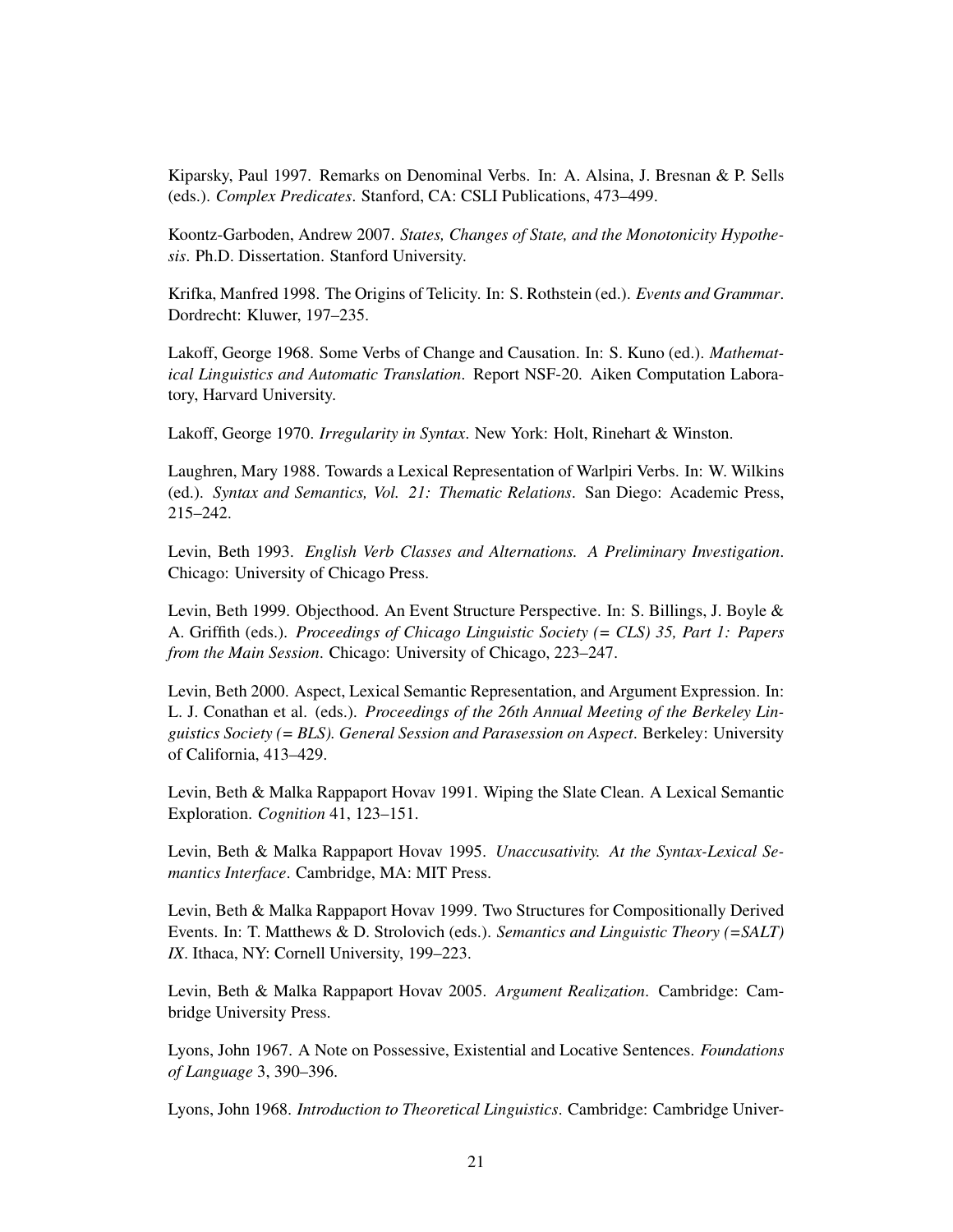sity Press.

Macfarland, Talke 1995. *Cognate Objects and the Argument/Adjunct Distinction In English*. Ph.D. Dissertation. Northwestern University, Evanston, IL.

Marantz, Alec P. 1984. *On the Nature of Grammatical Relations*. Cambridge, MA: MIT Press.

Mateu, Jaume 2001a. Small Clause Results Revisited. In: N. Zhang (ed.). *Syntax of Predication*. ZAS Papers in Linguistics 26. Berlin: Zentrum für Allgemeine Sprachwissenschaft.

Mateu, Jaume 2001b. Unselected Objects. In: N. Dehé & A. Wanner (eds.). *Structural Aspects of Semantically Complex Verbs*. Frankfurt: Lang, 83–104.

McCawley, James D. 1968. Lexical Insertion in a Transformational Grammar without Deep Structure. In: B. J. Darden, C.-J. N. Bailey & A. Davison (eds.). *Papers from the Fourth Regional Meeting of the Chicago Linguistic Society (=CLS)*. Chicago: University of Chicago, 71–80.

McCawley, James D. 1971. Prelexical Syntax. In: R. J. O'Brien (ed.). *Report of the 22nd Annual Roundtable Meeting on Linguistics and Language Studies*. Washington, DC: Georgetown University Press, 19–33.

McClure, William T. 1994. *Syntactic Projections of the Semantics of Aspect*. Ph.D. Dissertation. Cornell University, Ithaca, NY.

Morgan, Jerry L. 1969. On Arguing About Semantics. *Papers in Linguistics* 1, 49–70.

Nida, Eugene A. 1975. *Componential Analysis of Meaning. An Introduction to Semantic Structures*. The Hague: Mouton.

Parsons, Terence 1990. *Events in the Semantics of English*. Cambridge, MA: MIT Press.

Pesetsky, David M. 1982. *Paths and Categories*. Ph.D. Dissertation. MIT, Cambridge, MA.

Pesetsky, David 1995. *Zero Syntax. Experiencers and Cascades*. Cambridge, MA: MIT Press.

Pinker, Steven 1989. *Learnability and Cognition. The Acquisition of Argument Structure*. Cambridge, MA: MIT Press.

Pustejovsky, James 1995. *The Generative Lexicon*. Cambridge, MA: MIT Press.

Pylkkänen, Liina 2008. *Introducing Arguments*. Cambridge, MA: MIT Press.

Ramchand, Gillian C. 1997. *Aspect and Predication. The Semantics of Argument Structure*. Oxford: Clarendon Press.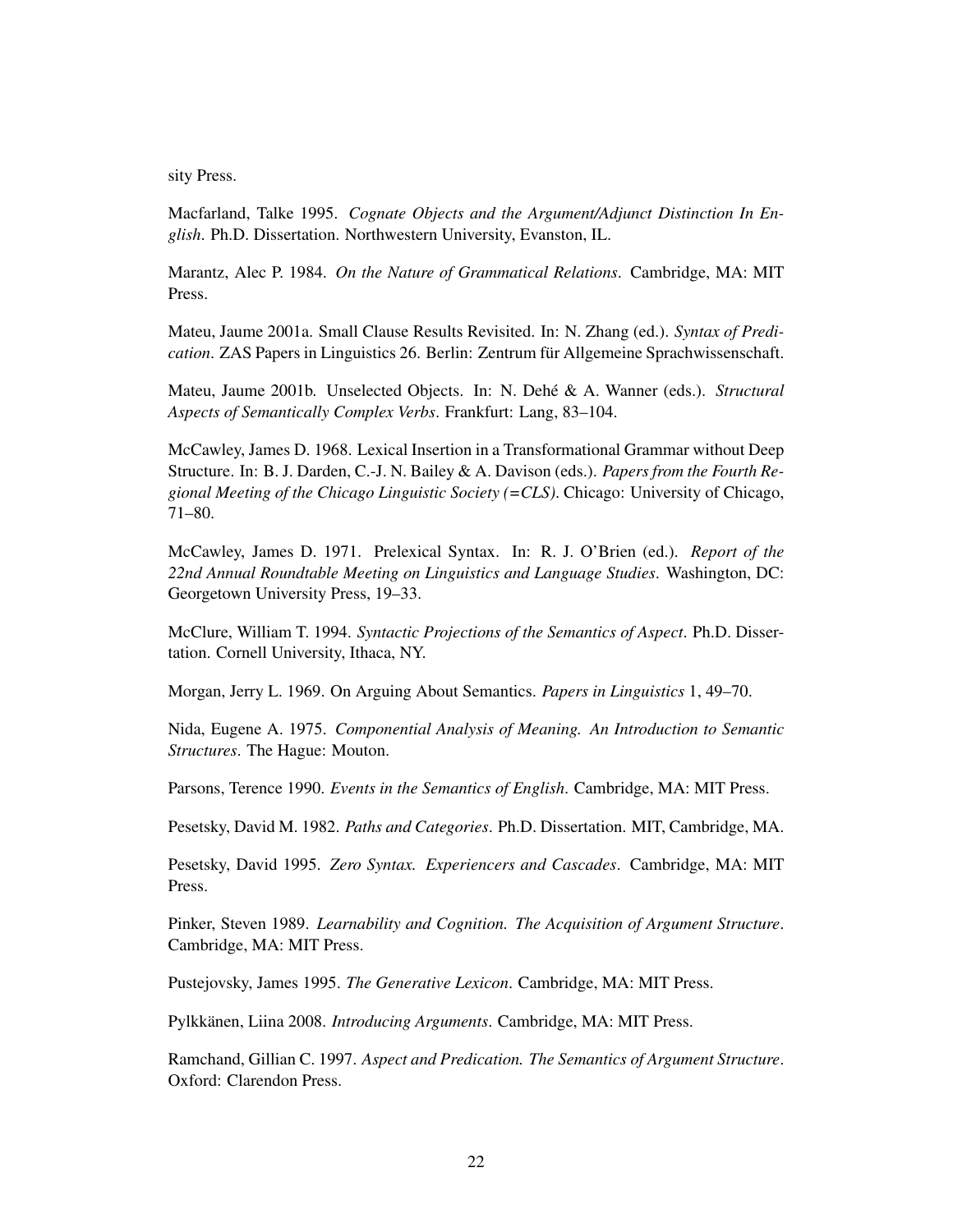Ramchand, Gillian C. 2008. *Verb Meaning and the Lexicon. A First Phase Syntax*. Cambridge: Cambridge University Press.

Rappaport, Malka, Beth Levin & Mary Laughren 1988. Niveaux de representation lexicale. ´ *Lexique* 7, 13–32. English translation in: J. Pustejovsky (ed.). *Semantics and the Lexicon*. Dordrecht: Kluwer, 1993, 37–54.

Rappaport Hovav, Malka 2008. Lexicalized Meaning and the Internal Temporal Structure of Events. In: S. Rothstein (ed.). *Theoretical and Crosslinguistic Approaches to the Semantics of Aspect*. Amsterdam, Philadelphia: John Benjamins, 13–42.

Rappaport Hovav, Malka & Beth Levin 1998a. Morphology and Lexical Semantics. In: A. Spencer & A. Zwicky (eds.). *Handbook of Morphology*. Oxford: Blackwell, 248–271.

Rappaport Hovav, Malka & Beth Levin 1998b. Building Verb Meanings. In: M. Butt & W. Geuder (eds.). *The Projection of Arguments. Lexical and Compositional Factors*. Stanford, CA: CSLI Publications, 97–134.

Rappaport Hovav, Malka & Beth Levin 2001. An Event Structure Account of English Resultatives. *Language* 77, 766–797.

Rappaport Hovav, Malka & Beth Levin 2008. The English Dative Alternation. The Case for Verb Sensitivity. *Journal of Linguistics* 44, 129–167.

Rappaport Hovav, Malka & Beth Levin 2009. Reflections on Manner/Result Complementarity. In: E. Doron, M. Rappaport Hovav & I. Sichel (eds.). *Syntax, Lexical Semantics, and Event Structure*. Oxford: Oxford University Press.

Ross, John Robert 1972. Act. In: D. Davidson & G. Harman (eds.). *Semantics of Natural Language*. Dordrecht: Reidel, 70–126.

Rothstein, Susan 2003. *Structuring Events. A Study in the Semantics of Aspect*. Oxford: Blackwell.

Schaefer, Ronald P. (1985) Motion in Tswana and its Characteristic Lexicalization. *Studies in African Linguistics* 16, 57-87.

Slobin, Dan I. 2004. The Many Ways to Search for a Frog. Linguistic Typology and the Expression of Motion Events. In: S. Strömqvist & L. Verhoeven (eds.). *Relating Events in Narrative, Vol. 2: Typological and Contextual Perspectives*. Mahwah, NJ: Lawrence Erlbaum, 219–257.

Stowell, Timothy 1981. *Origins of Phrase Structure*. Ph.D. Dissertation. MIT, Cambridge, MA.

Talmy, Leonard 1975. Semantics and Syntax of Motion. In: J. P. Kimball (ed.). *Syntax and Semantics, Vol. 4*. New York: Academic Press, 181–238.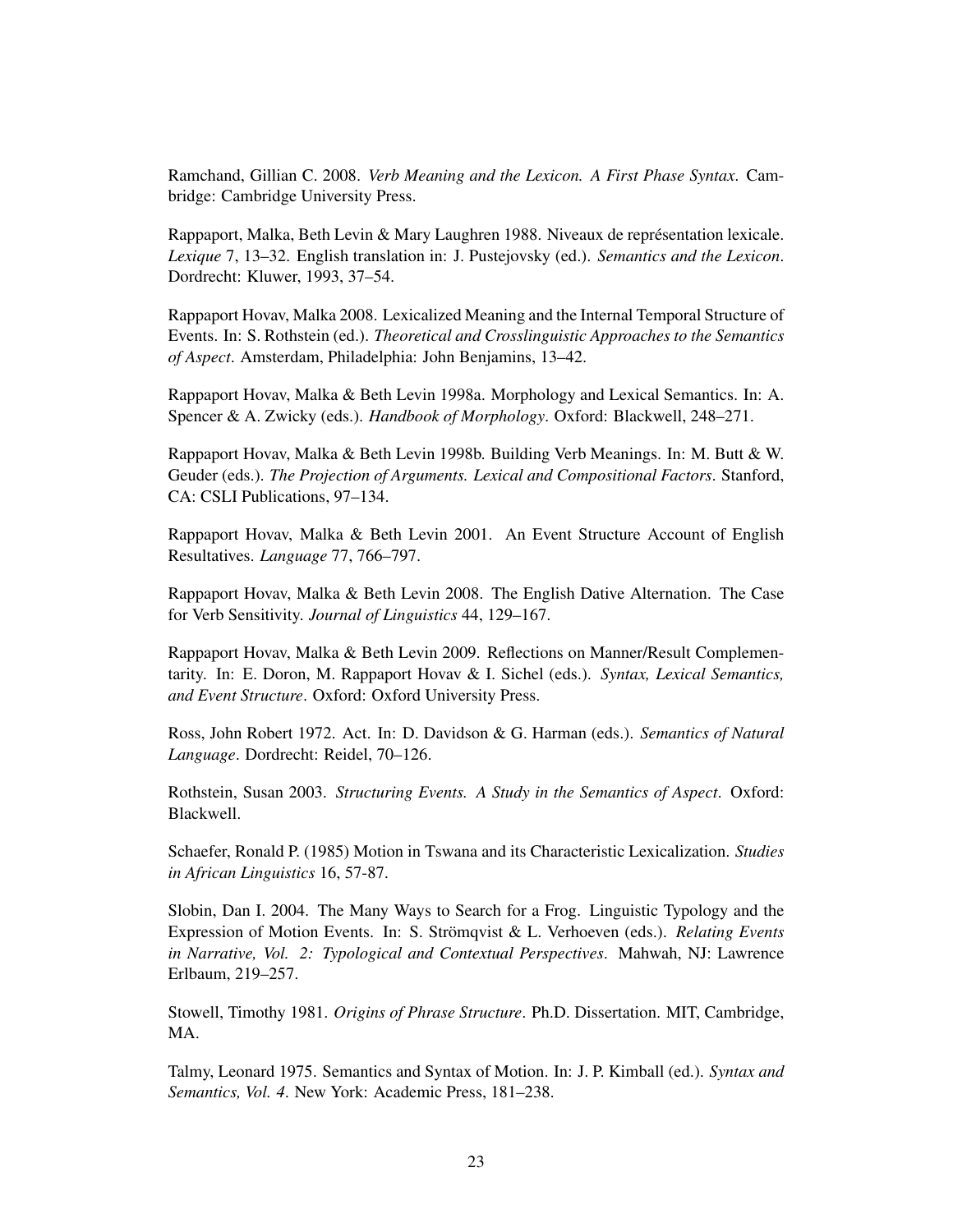Talmy, Leonard 1985. Lexicalization Patterns. Semantic Structure in Lexical Forms. In: T. Shopen (ed.). *Language Typology and Syntactic Description, Vol. 3: Grammatical Categories and the Lexicon*. Cambridge: Cambridge University Press, 57–149.

Talmy, Leonard 1991. Path to Realization—Via Aspect and Result. In: L. A. Sutton, C. Johnson & R. Shields (eds.). *Proceedings of the 17th Annual Meeting of the Berkeley Linguistics Society (=BLS). General Session and Parasession*. Berkeley: University of California, 480–519.

Talmy, Leonard 2000. *Toward a Cognitive Semantics, Vol. 2: Typology and Process in Concept Structuring*. Cambridge, MA: MIT Press.

Taylor, John R. 1996. On Running and Jogging. *Cognitive Linguistics* 7, 21–34.

Tenny, Carol L. 1994. *Aspectual Roles and the Syntax-Semantics Interface*. Dordrecht: Kluwer.

Tham, Shiao Wei 2004. *Representing Possessive Predication. Semantic Dimensions and Pragmatic Bases*. Ph.D. Dissertation. Stanford University.

Travis, Lisa D. 1984. *Parameters and Effects of Word Order Variation*. Ph.D. Dissertation. MIT, Cambridge, MA.

Travis, Lisa D. 2000. The L-syntax/S-syntax Boundary. Evidence from Austronesian. In I. Paul, V. Phillips & L. Travis (eds.). *Formal Issues In Austronesian Linguistics*. Dordrecht: Kluwer, 167–194.

van Hout, Angeliek 1996. *Event Semantics of Verb Frame Alternations. A Case of Study of Dutch and Its Acquisition*. Doctoral Dissertation. Katholieke Universiteit Brabant.

Van Valin, Robert D. 1993. A Synopsis of Role and Reference Grammar. In R. D. Van Valin (ed.). *Advances in Role and Reference Grammar*. Amsterdam, Philadelphia: John Benjamins, 1–164.

Van Valin, Robert D. 2005. *Exploring the Syntax-Semantics Interface*. Cambridge: Cambridge University Press.

Van Valin, Robert D. & Randy J. LaPolla 1997. *Syntax. Structure, Meaning and Function*. Cambridge: Cambridge University Press.

von Stechow, Arnim 1995. Lexical Decomposition in Syntax. In: U. Egli et al. (eds.). *Lexical Knowledge in the Organization of Language*. Amsterdam, Philadelphia: John Benjamins, 81–118.

von Stechow, Arnim 1996. The Different Readings of *Wieder*. A Structural Account. *Journal of Semantics* 13, 87–138.

Wechsler, Stephen 2006. Thematic Structure. In: K. Brown (ed.). *Encyclopedia of Lan-*